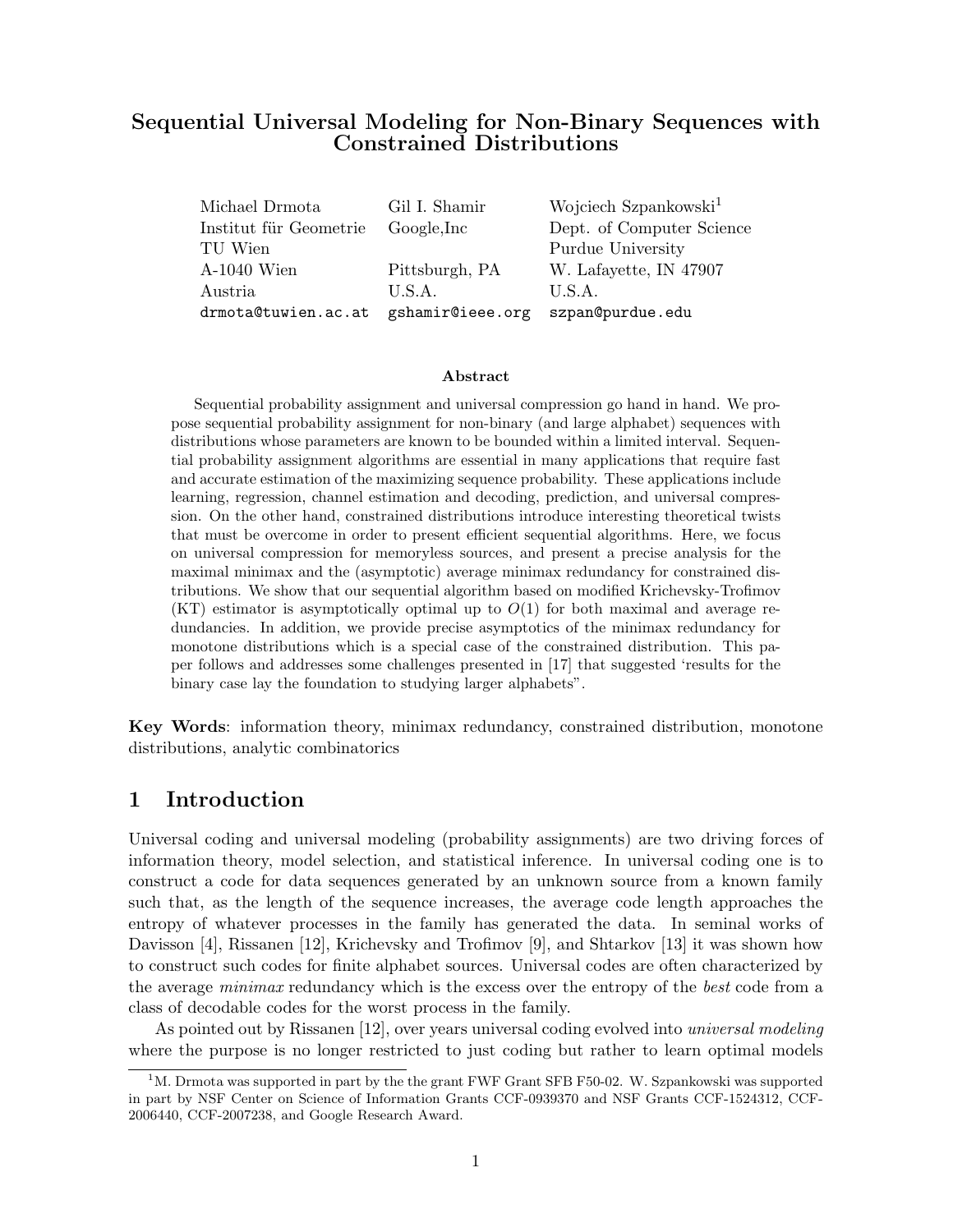[12]. The central question of interest in universal modeling seems to be in universal codes achievable for individual sequences. The burning question is how to measure its performance. The *worst case* minimax redundancy became handy since it measures the worst case excess of the best code maximized over the processes in the family. Unfortunately, low-complexity universal codes that are optimal for the worst case minimax are not easily implementable (it would require to implement the maximum likelihood distribution). Therefore, we design a sequential algorithm based on the KT-estimator that is asymptotically optimal on average (i.e., for the average minimax redundancy), and show that both redundancies differ by a small constant.

In this paper we focus on universal compression and probability assignment/learning for a class of memoryless sources with constrained distributions. Let us start with some definitions and notation. We define a code  $C_n$ :  $\mathcal{A}^n \to \{0,1\}^*$  as a mapping from the set  $\mathcal{A}^n$  of all sequences  $x^n = (x_1, \ldots, x_n)$  of length n over the finite alphabet  $\mathcal{A} = \{1, \ldots, m\}$  of size m to the set  $\{0,1\}^*$  of all binary sequences. Given a probabilistic source model, we let  $P(x^n)$ be the probability of the message  $x^n$ ; given a code  $C_n$ , we let  $L(C_n, x^n)$  be the code length for  $x^n$ . However, in practice the probability distribution (i.e., source) P is unknown, and one looks for universal codes for which the redundancy is  $o(n)$  for all  $P \in \mathcal{S}$  where  $\mathcal{S}$  is a class of source models (distributions). It is convenient to ignore the integer nature of the code length and replace it by its best distributional guess, say  $Q(x^n)$ . In other words, we just write  $L(C_n, x^n) = -\log Q(x^n)$  and use it throughout the paper. The question is how well Q approximates  $P$  within the class  $S$ . Minimax redundancy enters. Usually, we consider two types of minimax redundancy, namely average and maximal or worst case defined, respectively, as

$$
\overline{R}_n(\mathcal{S}) = \min_{Q} \sup_{P \in \mathcal{S}} \mathbf{E}[\log P(X^n) / Q(X^n)],\tag{1}
$$

$$
R_n^*(\mathcal{S}) = \min_{Q} \max_{P \in \mathcal{S}} \max_{x^n} [\log P(x^n) / Q(x^n)]. \tag{2}
$$

In this paper we analyze precisely both redundancies for *memoryless sources* over m-ary alphabet  $\mathcal{A} = \{1, \ldots, m\}$  with *restricted symbol probability*  $\theta_i$ , that is, we assume that  $\boldsymbol{\theta} \in \mathcal{S}$ , where  $\mathcal S$  is a proper subset of

$$
\Theta = \{ \boldsymbol{\theta} : \theta_i \geq 0 \ (1 \leq i \leq m), \ \theta_1 + \cdots + \theta_m = 1 \}.
$$

We will assume that  $S$  is a convex polytope. As a special case we have the *interval* restriction  $0 \le a_i \le \theta_i \le b_i \le 1$  for  $i = 1, \ldots m-1$ , where  $\sum_{i=1}^{m-1} b_i \le 1$  (this ensures that  $\theta_m = 1 - \sum_{i=1}^{m-1} b_i$ ) is always well defined). Also, a class of monotone distributions [16] defined as

$$
\mathcal{M} = \{\boldsymbol{\theta} : 0 \le \theta_1 \le \theta_2 \le \cdots \le \theta_m, \ \theta_1 + \cdots + \theta_m = 1\}.
$$

is a special case of the constrained distributions.

Here, we present a sequential algorithm that estimates asymptotically the optimal probability  $P(x^n)$  for all  $x^n$ . It turns out that restricting the set of parameters is important from a practical point of view and at the same time introduces new interesting theoretical twists that we explore in this paper. We first prove in Theorem 1 that (for fixed  $m$  that can still be large)

$$
\overline{R}_n(\mathcal{S}) = R_n^*(\mathcal{S}) + O(1) = \frac{m-1}{2}\log(n) + O(1)
$$

where the constant implied by the O-term depends on  $m$  and on the set  $S$ . Second we provide in Theorem 2 precise asymptotics for  $\overline{R}_n(\Theta)$  and  $R_n^*(\Theta)$  if  $m = o(n)$ . While the leading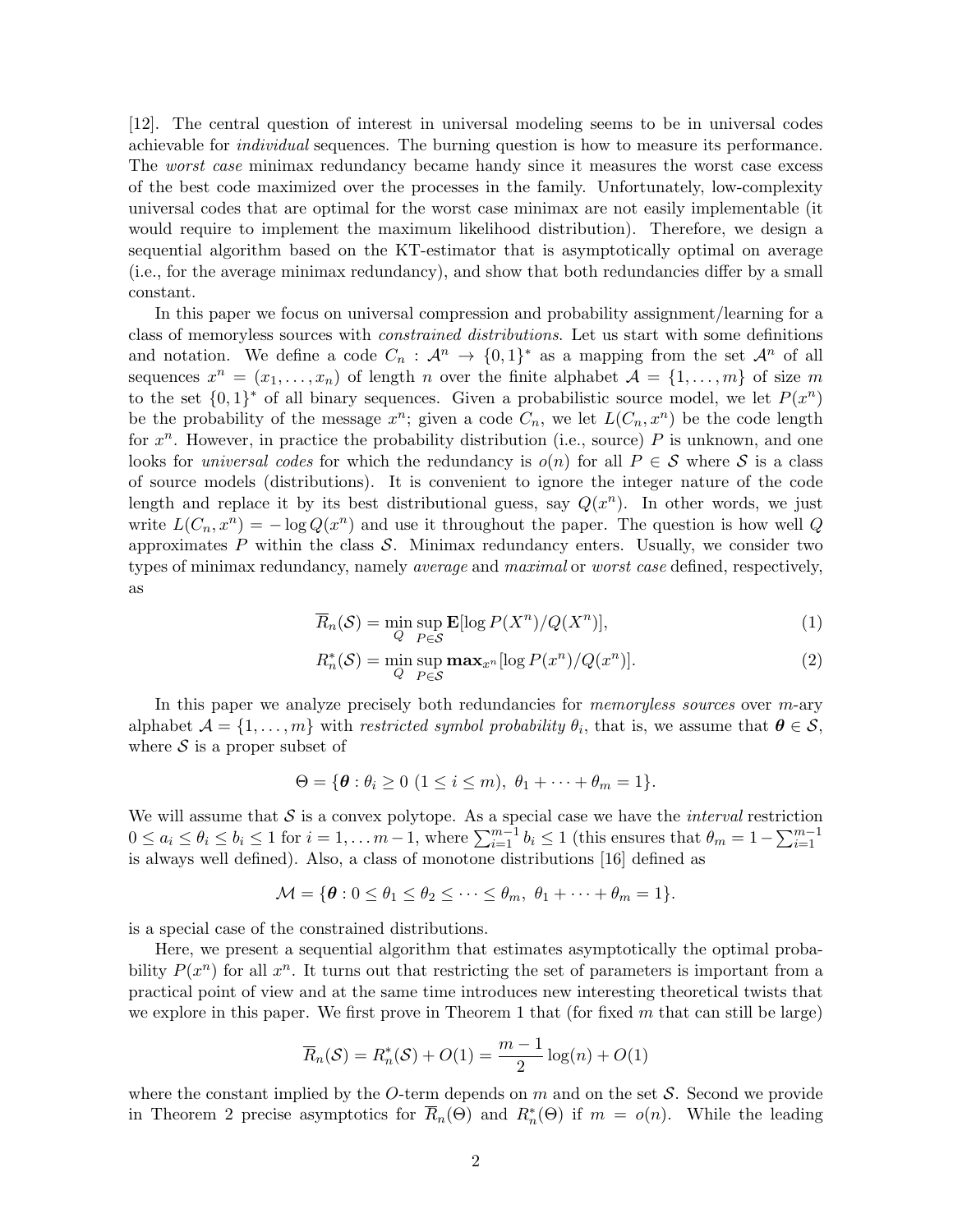terms of these redundancies are known [10, 14, 15, 20], we derive here *precise* asymptotics up to  $O(m^{3/2}/\sqrt{n})$  term in a uniform manner that can be used to extend our analysis to the constrained case in this regime. This allows us in Theorem 3 to provide the best asymptotic expansions for the minimax redundancy for monotone distributions. Finally, we present in Corollary 1 a sequential add-1/2 KT-like estimator to compute  $P(x_{n+1}|x^n)$  for the constrained distributions that is asymptotically optimal up to a constant for both the maximal and average redundancy. This final result has been wanting since [17] which suggested that "results for the binary case lay the foundation to studying larger alphabets".

This paper is organized as follows. In the next section we present our main results, including the sequential algorithm that directly generalizes the add-1/2-KT estimator. The proofs are discussed in the last section, with some technical proofs collected in Section 4.

# 2 Main Results

In this section we present our main results including asymptotically optimal probability estimation for the class  $S \subset \Theta$  of memoryless sources with constrained distributions.

We start with the *worst case redundancy* defined in  $(2)$ . We recall that the distribution  $P(x^n)$  is of the form

$$
P(x^n) = \prod_{i=1}^m \theta_i^{k_i}, \qquad \theta_i \ge 0, \ \sum_{i=1}^m \theta_i = 1,
$$

where  $k_i$  is the number of symbol  $i \in \mathcal{A}$  in the sequence  $x^n$ . The probabilities  $\theta_i$  are unknown to us except that we restrict them to the subset  $S \subseteq \Theta$ . Following Shtarkov [13] and [5] we can re-write the worst case redundancy for  $S$ , by noting that max and sup commute, hence

$$
R_n^*(\mathcal{S}) = \min_{Q} \max_{P \in \mathcal{S}} (-\log Q(x^n) + \log P(x^n))
$$
  
= 
$$
\min_{Q} \max_{x^n} [-\log Q(x^n) + \sup_{P \in \mathcal{S}} \log P(x^n)]
$$
  
= 
$$
\min_{Q} \max_{x_n} [\log Q^{-1}(x^n) + \log P^*(x^n) + \log \sum_{z^n} \sup_{P \in \mathcal{S}} P(z^n)]
$$
  
= 
$$
\log \sum_{x^n} \sup_{P \in \mathcal{S}} P(x^n)
$$

where  $P^*(x^n)$  is

$$
P^*(x^n) := \frac{\sup_{P \in \mathcal{S}} P(x^n)}{\sum_{z_1^n} \sup_{P \in \mathcal{S}} P(z_1^n)}
$$
(3)

is the maximum-likelihood distribution and we set  $Q(x^n) = P^*(x^n)$  for attaining the minimum. In this context the distribution  $P^*$  is also called the Shtarkov distribution and the sum

$$
D_n = \sum_{x^n} \sup_{P \in \mathcal{S}} P(x^n)
$$

is called Shtarkov sum. Note that  $R_n^*(\mathcal{S}) = \log D_n$ .

If we define the worst case redundancy with the help of code lengths  $L(C_n, x^n)$  instead of  $-\log Q(x^n)$  – that we denote by  $\widetilde{R}_n^*$  – then we would get a similar expression of the form  $\widetilde{R}_n^*(\mathcal{S}) = \log D_n + \widetilde{R}_n^*(P^*)$ . Using Shannon's code Shtarkov immediately noticed that  $0 <$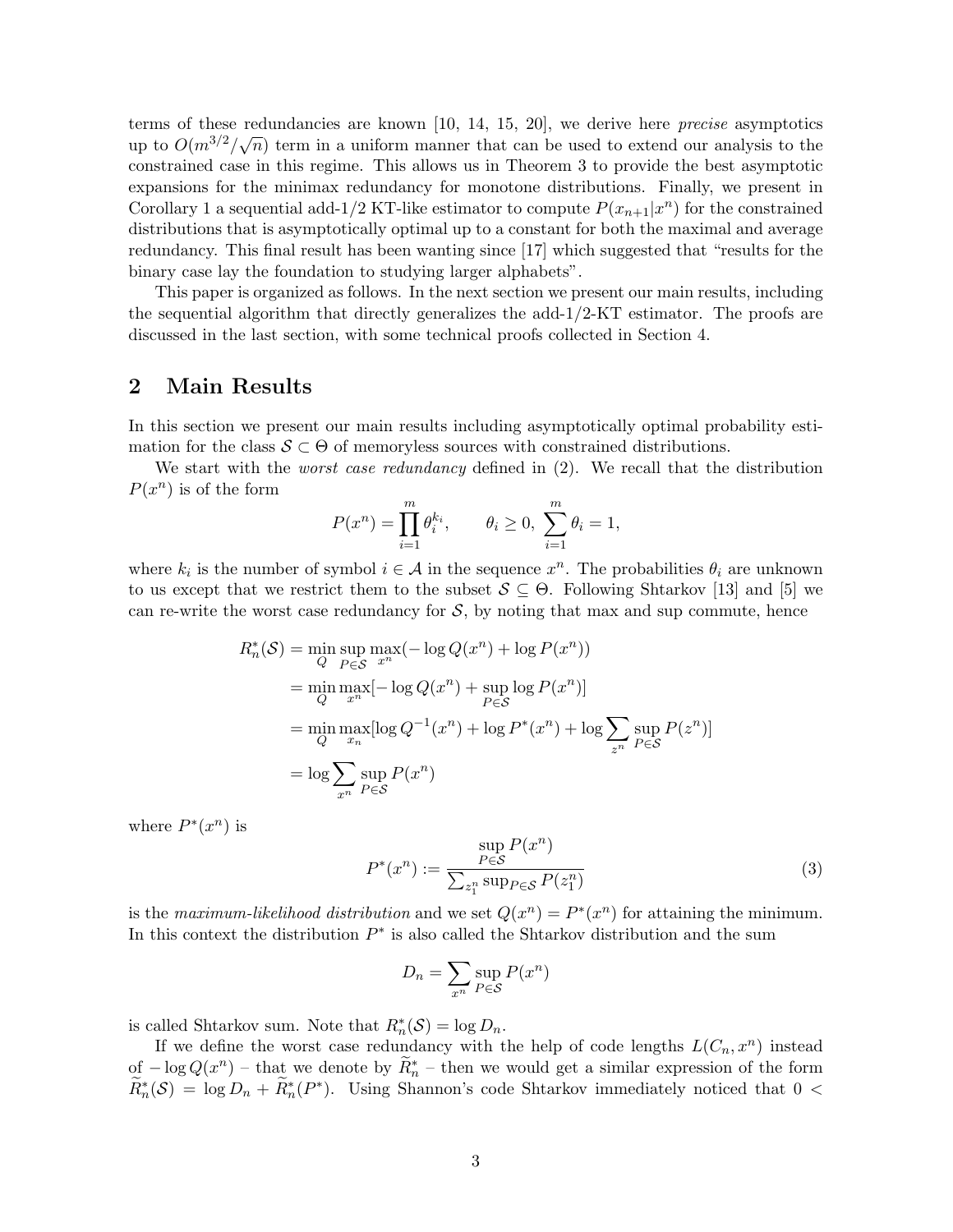$\widetilde{R}_n^*(P^*)$  < 1. More precisely, in [5] it was proved that asymptotically for the unconstrained case

$$
\widetilde{R}_n^*(P^*) = \frac{\log\left(\frac{1}{m-1}\log m\right)}{\log m} + o(1).
$$

From now on we shall ignore this *correction term* and analyze  $R_n^*(\mathcal{S}) = \log D_n$ .

To estimate the sum  $D_n = \sum_{x^n} \sup_P P(x^n)$  we need first to find  $\sup \prod_{i=1}^m \theta_i^{k_i}$  when  $\boldsymbol{\theta} \in \mathcal{S}$ . For the unrestricted case  $(S = \Theta)$  we know that the optimal  $\theta_i = k_i/n$ . The situation is more complicated in the constrained case. For example, if we assume an interval restriction  $a_i \leq \theta_i \leq b_i$ ,  $i = 1, \ldots, m-1$  with  $\theta_m = 1 - \theta_1 - \cdots - \theta_{m-1}$ , then for  $k_i < na_i$  or  $k_i > nb_i$  the optimal  $\theta_i$  may be  $a_i$  or  $b_i$ , respectively. Fortunately, in the next sections we prove that the main contribution to  $D_n$  comes from those  $\mathbf{k} = (k_1, \ldots, k_m)$  for which  $\mathbf{k}/n \in \mathcal{S}$ . So we are led to analyze the following sum

$$
D_n^{(\mathcal{S})} = \sum_{\mathbf{k} \in n\mathcal{S}} \binom{n}{k_1, \cdots k_m} \prod_{i=1}^m \left(\frac{k_i}{n}\right)^{k_i}
$$

which is of order  $n^{\frac{m-1}{2}}$  as in (27) and proved in Section 4.2. The contribution of the remaining terms is typically of order  $O(n^{\frac{m-2}{2}})$ .

It is our goal to present a sequential low-complexity algorithm for the probability assignment, that is, an iterative procedure to compute  $P(x_{n+1}|x^n)$ . Unfortunately, the maximumlikelihood distribution (3) is not well suited for it. To find one, we switch to the average minimax redundancy (1) and we re-cast it in the Bayesian framework.

Before we discuss the average minimax redundancy, we need to introduce one more notation element. Let us define the Dirichlet density as

$$
\text{Dir}(\theta_1,\ldots,\theta_m;\alpha_1,\ldots,\alpha_m)=\frac{1}{B(\alpha_1,\ldots,\alpha_m)}\prod_{i=1}^m\theta_i^{\alpha_i-1},
$$

where  $\sum_{i=1}^{m} \theta_i = 1$  and

$$
B(\alpha_1, \ldots, \alpha_m) = B_m(\alpha_1, \ldots, \alpha_m) = \frac{\Gamma(\alpha_1) \cdots \Gamma(\alpha_m)}{\Gamma(\alpha_1 + \cdots + \alpha_m)}
$$

is the beta function. We shall write  $\boldsymbol{\alpha} = (\alpha_1, \dots \alpha_m)$  and  $\boldsymbol{\theta} = (\theta_1, \dots \theta_m)$  with  $\sum_{i=1}^m \theta_i = 1$ . Finally, we set for  $S \subset \Theta$ 

$$
Dir(S; \alpha) = \frac{1}{B(\alpha)} \int_{S} \theta^{\alpha - 1} d\theta.
$$

Let  $S \subseteq \Theta$ . Then the *average minimax* problem is

$$
\overline{R}_n(\mathcal{S}) = \inf_{Q} \sup_{\theta \in \mathcal{S}} D_n(P^{\theta} || Q)
$$

where  $D(P^{\theta}||Q)$  is the Kullback-Leibler divergence. In the Bayesian framework, one assumes that the parameter  $\theta$  is generated by the density  $w(\theta)$  and the mixture  $M_n^w(x^n)$  is

$$
M_n^w(x^n) = \int_{\mathcal{S}} P^{\theta}(x^n) w(d\theta).
$$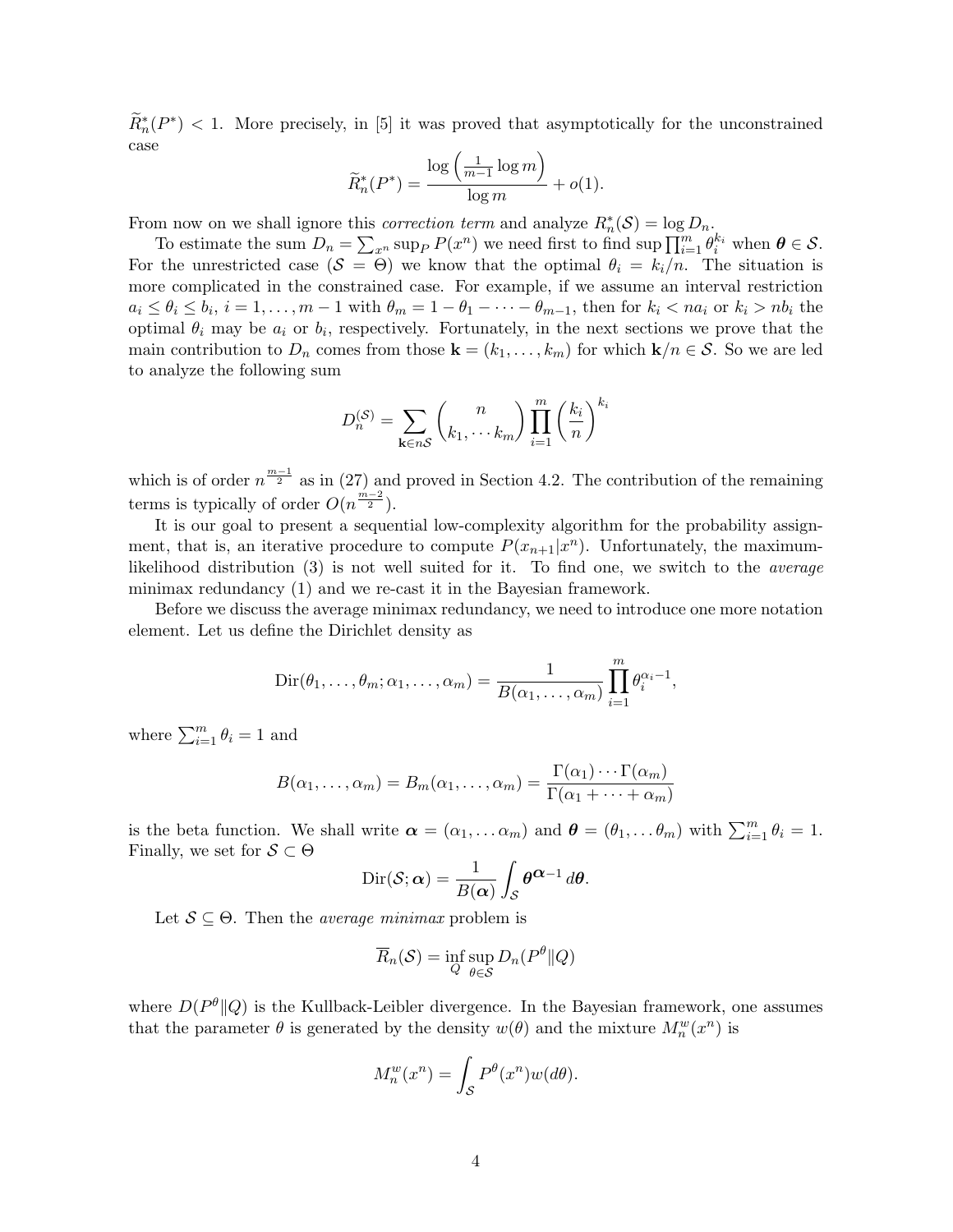Observe now

$$
\inf_{Q} \mathbf{E}_{w}[D_{n}(P^{\theta}||Q)] = \inf_{Q} \int_{S} D_{n}(P^{\theta}||Q)dw(\theta)
$$

$$
= \int_{S} D_{n}(P^{\theta}||M_{n}^{w})dw(\theta),
$$

where we use the fact that

$$
\min_{Q} \sum_{i} P_i \log 1/Q_i = \sum_{i} P_i \log 1/P_i.
$$

As pointed out by Gallager [7], and Davisson [4] the minimax theorem of game theory entitles us to conclude that

$$
\overline{R}_n(\mathcal{S}) = \inf_{Q} \sup_{\theta \in \mathcal{S}} D_n(P^{\theta} \| Q) = \sup_{w} \inf_{Q} \mathbf{E}_w[D_n(P^{\theta} \| Q)]
$$

leading to

$$
\overline{R}_n(\mathcal{S}) = \int_{\mathcal{S}} D(P^{\theta} \| M_n^{w^*}) dw^*(\theta)
$$
\n(4)

where  $w^*(\theta)$  is the maximizing prior distribution. Bernardo [1] proved that asymptotically the maximizing density is proportional to the square root of the determinant of the Fisher information  $I(\theta)$ , the so-called Jeffrey prior. This leads to the density

$$
\widetilde{w}^*(\boldsymbol{\theta}) = \frac{1}{C(\mathcal{S}) \cdot B(1/2)} \frac{1}{\sqrt{\theta_1 \cdots \theta_m}},\tag{5}
$$

where  $C(S)$  defined as

$$
C(S) = \text{Dir}(S; 1/2) = \frac{1}{B(1/2)} \int_{S} \frac{d\theta}{\sqrt{\theta_1 \cdots \theta_m}}
$$
(6)

is the probability that the Dirichlet distribution with  $\alpha_i = 1/2$  falls into the subset S. For example, Clarke and Barron [2] showed (under proper regularity conditions such as the finiteness of the determinant of Fisher information and S being a compact subset of the interior of  $\Theta$ ) that

$$
\lim_{n \to \infty} \left( \int_{\mathcal{S}} D(P^{\theta} \| M_n^{w^*}) dw^*(\theta) - \frac{m-1}{2} \log \frac{n}{2\pi e} \right)
$$
  
= 
$$
\lim_{n \to \infty} \left( \int_{\mathcal{S}} D(P^{\theta} \| M_n^{\widetilde{w}^*}) d\widetilde{w}^*(\theta) - \frac{m-1}{2} \log \frac{n}{2\pi e} \right) = \log \int_{\mathcal{S}} \sqrt{\det I(\theta)} d\theta.
$$

Barron and Xie [22] extended this result to the unconstrained case  $S = \Theta$ . We note that  $C(\Theta) = 1$  for the unconstrained case.

This discussion leads us to the following notation of the *asymptotic average minimax re*dundancy

$$
\overline{R}_n^{\text{asymp}}(\mathcal{S}) = \int_{\mathcal{S}} D(P^{\boldsymbol{\theta}} \| M_n^{\widetilde{w}^*}) d\widetilde{w}^*(\boldsymbol{\theta}).
$$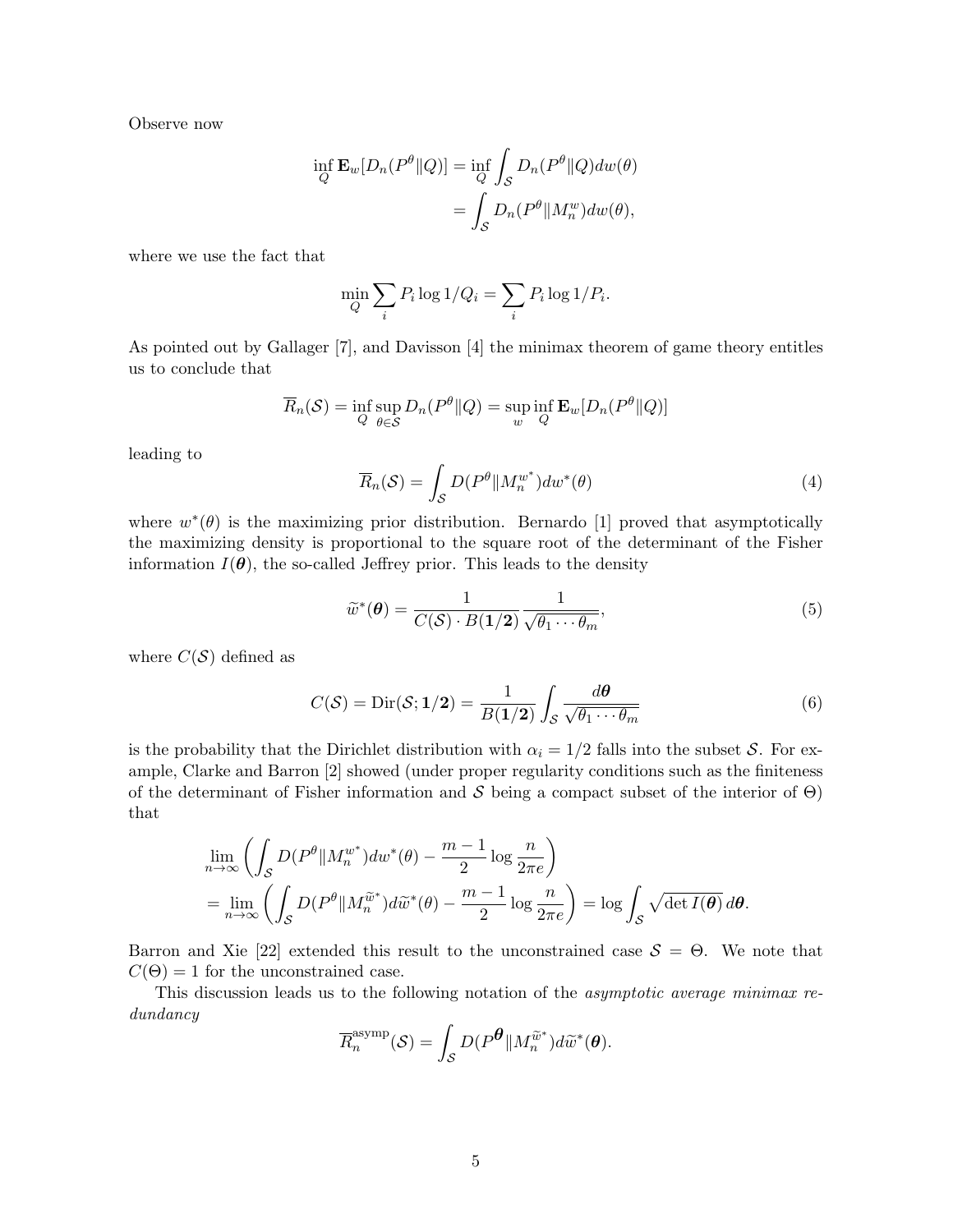The mixture distribution  $M_n^{\widetilde{w}^*}(x^n)$  can be calculated as follows

$$
M_n^{\tilde{w}^*}(x^n) = \frac{1}{C(\mathcal{S}) \cdot B(1/2)} \int_{\mathcal{S}} \prod_{i=1}^m \theta_i^{k_i - 1/2}
$$
  
= 
$$
\frac{1}{C(\mathcal{S}) \cdot B(1/2)} B(k_1 + 1/2, \dots, k_m + 1/2)
$$
  

$$
\cdot \frac{1}{B(k_1 + 1/2, \dots, k_m + 1/2)} \int_{\mathcal{S}} \prod_{i=1}^m \theta_i^{k_i - 1/2}
$$
  
= 
$$
\frac{1}{C(\mathcal{S}) \cdot B(1/2)} B(k_1 + 1/2, \dots, k_m + 1/2) \cdot \text{Dir}(\mathcal{S} : \mathbf{k} + 1/2).
$$
 (7)

Observe again that for the unconstrained case  $Dir(\Theta; \mathbf{k} + 1/2) = 1$ . In summary

$$
D_n(P^{\theta} \| M_n^{\widetilde{\omega}^*}) = \log \left( C(\mathcal{S}) B(\mathbf{1}/2) \right) + \tag{8}
$$

$$
+\sum_{\mathbf{k}}\binom{n}{\mathbf{k}}\prod_{i=1}^{m}\theta_i^{k_i}\log\frac{\prod_{i=1}^{m}\theta_i^{k_i}}{B(\mathbf{k}+\mathbf{1}/2)\mathrm{Dir}(\mathcal{S};\mathbf{k}+\mathbf{1}/2)}.\tag{9}
$$

We are now ready to formulate our first main result that reads as follows. We prove it in the next section and delay some technical derivations to Section 4.

**Theorem 1.** Consider a memoryless constrained source  $S \subset \Theta$  with fixed but arbitrarily large  $m \geq 2$  where S is a convex polytope. Then the worst case minimax redundancy for S is

$$
R_n^*(\mathcal{S}) = \frac{m-1}{2} \log \frac{n}{2\pi} + \log \frac{\Gamma(\frac{1}{2})^m}{\Gamma(\frac{m}{2})} + \log C(\mathcal{S}) + O(1/\sqrt{n}),\tag{10}
$$

and the corresponding asymptotic average minimax redundancy is

$$
\overline{R}_n^{\text{asymp}}(\mathcal{S}) = \frac{m-1}{2} \log \frac{n}{2\pi e} + \log \frac{\Gamma(\frac{1}{2})^m}{\Gamma(\frac{m}{2})} + \log C(\mathcal{S}) + O(1/\sqrt{n}) \tag{11}
$$

where, we recall,

$$
C(S) = \text{Dir}(S; 1/2) = \frac{1}{B(1/2)} \int_{S} \frac{d\theta}{\sqrt{\theta_1 \cdots \theta_m}}
$$

as defined above in (6) with  $C(\Theta) = 1$ .

We observe that  $R_n^*(\mathcal{S})$  and  $\overline{R}_n^{\text{asymp}}$  $\binom{\text{asymp}}{n}$  (S) differ approximately by  $\frac{m-1}{2}$ . This fact should be compared with a general results of [5, Theorem 6] where it was proved that for a large class of sources

$$
|\overline{R}_n(\mathcal{S}) - \overline{R}_n^*(\mathcal{S})| \le c_n(\mathcal{S})
$$

where

$$
c_n(\mathcal{S}) = \sup_{P \in \mathcal{S}} \sum_{x^n} P(x_1^n) \lg \frac{\sup_{P \in \mathcal{S}} P(x_1^n)}{P(x_1^n)}.
$$

Actually, for binary memoryless sources  $c_n(S) \leq 1$  and  $c_n(S) \leq m-1$  for m-ary memoryless sources ( $[5, \text{Lemma 8}]$  extends directly to the *m*-ary case).

In Theorem 1 we assumed that m is fixed to avoid complications with constrains  $\mathcal{S}_m$  that may depend on m. We now present our results for large  $m = o(n)$  and  $S = \Theta$ . While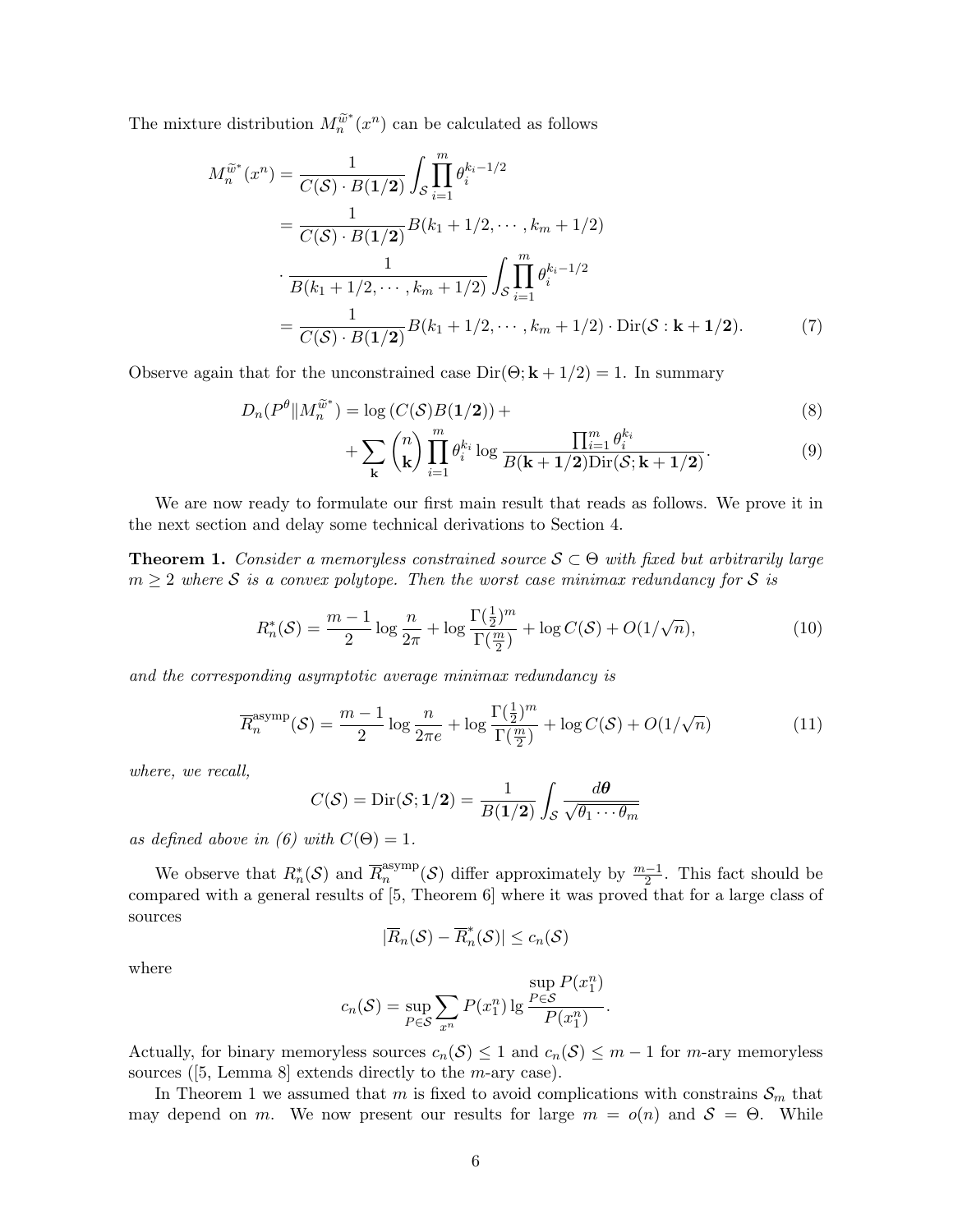the leading terms, especially for the maximal minimax redundancy, were known before (see [10, 11, 14, 15, 20, 21, 22]), our results are derived in a novel way that allows us to apply our methodology to obtain in Theorem 3 best redundancy results for monotone distributions over large alphabets (see [16]).

**Theorem 2.** Consider a memoryless unconstrained source  $\Theta$  with  $m = o(n)$ . Then the unconstrained maximal redundancy is

$$
R_n^*(\Theta) = \frac{m-1}{2} \log \frac{n}{2\pi} + \log \frac{\Gamma(\frac{1}{2})^m}{\Gamma(\frac{m}{2})} + O\left(m^{3/2}/\sqrt{n}\right)
$$
  
= 
$$
\frac{m-1}{2} \log \left(\frac{en}{m}\right) + \frac{1}{2}(1 - \log 2) + O(1/m) + O(m^{3/2}/\sqrt{n})
$$
(12)

and the unconstrained asymptotic average redundancy becomes

$$
\overline{R}_n^{\text{asymp}}(\Theta) = \frac{m-1}{2} \log \frac{n}{2\pi e} + \log \frac{\Gamma(\frac{1}{2})^m}{\Gamma(\frac{m}{2})} + O\left(m^{3/2}/\sqrt{n}\right)
$$

$$
= \frac{m-1}{2} \log \left(\frac{n}{m}\right) + \frac{1}{2} (1 - \log 2) + O(1/m) + O(m^{3/2}/\sqrt{n}).\tag{13}
$$

**Remark 1.** We see that Theorems 1 and 2 match for constant m, since  $C(\Theta) = 1$ . Indeed, we can use Stirling's formula for  $\Gamma(m/2)$  to replace  $\log \Gamma(m/2)$  in Theorem 1 by

$$
\log \Gamma (m/2) = \frac{m}{2} \log \frac{m}{2} - \frac{m}{2} \log e + \log \sqrt{2\pi} - \frac{1}{2} \log \frac{m}{2} + O(1/m)
$$

if  $m \to \infty$ .

Monotone Distributions. As an application of Theorems 1–2 we provide precise asymptotics for monotone distributions which can be viewed as a special case of the constrained distribution. Indeed, let again

 $\mathcal{M} = \{ \boldsymbol{\theta} \in \Theta : \theta_1 \leq \theta_2 \leq \cdots \leq \theta_m \}.$ 

Then the unconstrained set  $\Theta$  can be divided into m! subsets

$$
\mathcal{M}_{\pi} = \{ \boldsymbol{\theta} \in \Theta : \theta_{\pi(1)} \le \theta_{\pi(2)} \le \dots \le \theta_{\pi(m)} \}
$$

for any permutation  $\pi$  of  $\{1, 2, \ldots m\}$ . Furthermore, for all symmetric functionals f it is easy to see that

$$
\int_{\mathcal{M}} f(\theta_1, ..., \theta_m) d\theta_1 ... d\theta_m = \frac{1}{m!} \int_{\Theta} f(\theta_1, ..., \theta_m) d\theta_1 ... d\theta_m.
$$

More precisely, let  $D_n(\Theta)$  and  $D_n(\mathcal{M})$  denote the Shtarkov sums for the the unconstrained distribution and monotone distribution, respectively. Then in Section 3.3 we show (see (32))

$$
D_n(\mathcal{M}) = \frac{1}{m!} D_n(\Theta) + O\left((2\pi)^{-\frac{m-1}{2}} m^{3/2} n^{\frac{m-2}{2}} B_m(\mathbf{1}/2) \exp\left(O\left(\frac{m^{3/2}}{\sqrt{n}}\right)\right)\right).
$$

This leads to our next main result regarding the redundancy for monotone distribution and large alphabet. To the best of our knowledge this is the most precise asymptotic expansion (up to  $O(1)$  term) for  $m = o(\log n / \log \log n)$  (cf. [16]).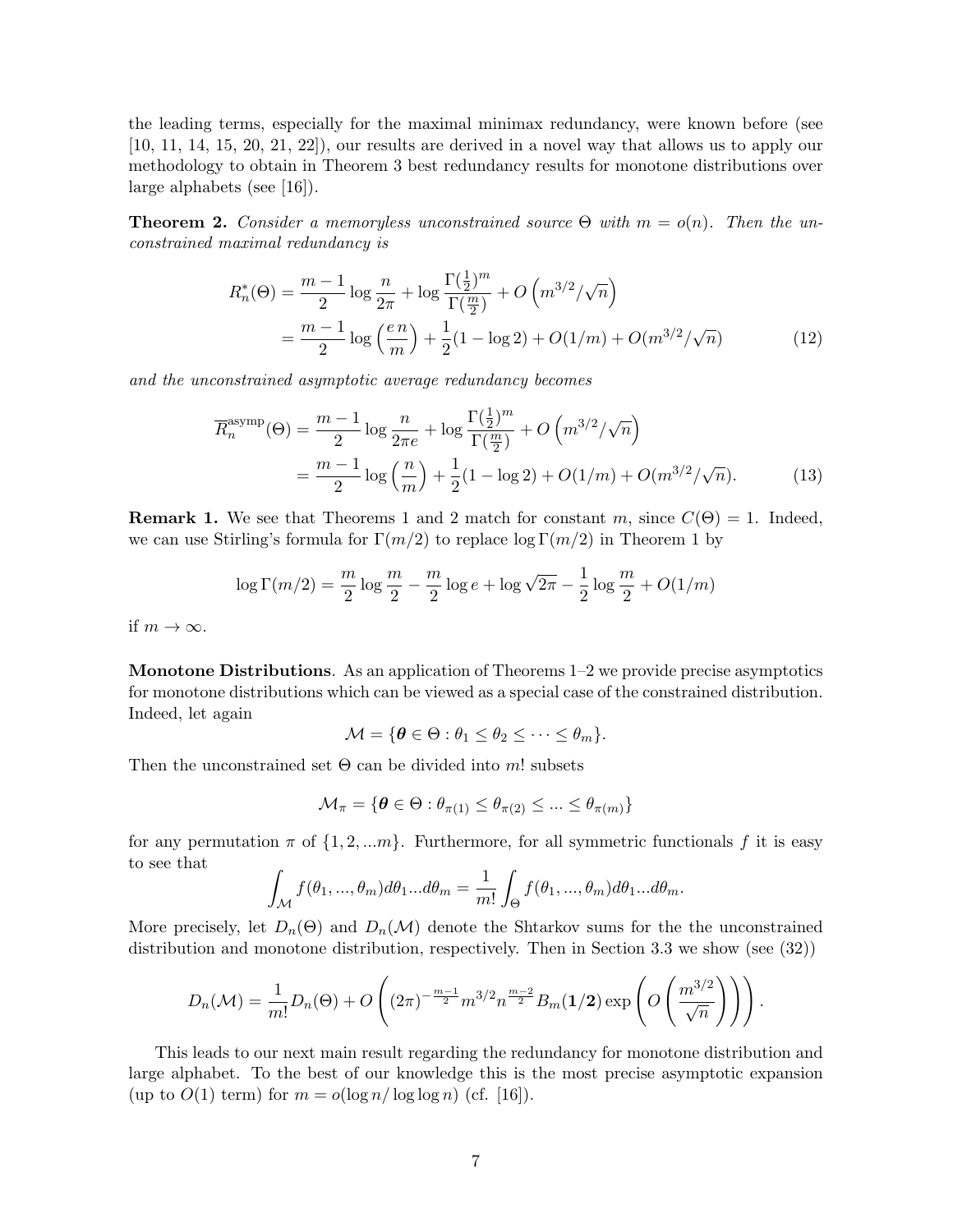**Theorem 3.** Consider a class of monotone distributions M. Then  $R_n^*(\mathcal{M}) = R_n^*(\Theta) - \log m! +$ **Theorem 3.** Consider a class of monotone assertional  $O(m! m^{3/2}/\sqrt{n})$ . In particular, for  $m = o(n)$  we have

$$
R_n^*(\mathcal{M}) = \frac{m}{2}\log\left(\frac{n}{m^3}\right) + \frac{3}{2}m\log e + \frac{1}{2}\log\frac{2\pi m}{e} + \frac{1}{2}(1 - \log 2) + O(1/m) + O(m! \, m^{3/2}/\sqrt{n})\tag{14}
$$

for large n.

Sequential Probability Assignment. Now, we are ready to present our probability assignment algorithm. We start with formula (7) on the mixture  $M_n(x^n)$ . Then we observe that  $M_n(x_{n+1}|x^n) = M_n(x^{n+1})/M_n(x^n)$ . For example, if assume that  $x_{n+1}$  symbol is  $i \in \mathcal{A}$ . Thus

$$
M_n(x^{n+1}) = \frac{B(k_1 + 1/2, \cdots, k_i + 3/2, \cdots, k_m + 1/2)}{C(\mathcal{S}) \cdot B(1/2)}
$$

$$
\cdot \text{Dir}(\mathcal{S}; k_1 + 1/2, \cdots, k_i + 3/2, \cdots, k_m + 1/2).
$$

Using the functional equation of the gamma function, namely  $\Gamma(x+1) = x\Gamma(x)$  allows us to write a simple sequential update algorithm that we present next.

**Corollary 1.** Suppose that m is fixed and that  $S \subseteq \Theta$  is a convex polytope. Let  $N_i(x^n)$  be the number of symbol  $i$  in  $x^n$ . Then

$$
M_n(x_{n+1}|x^n) = \frac{N_{x_{n+1}}(x^n) + 1/2}{n + m/2}.
$$
\n
$$
\frac{\text{Dir}(S; N_i(x^n) + 1/2 + 1(x_{n+1} = i), i = 1 \cdots m)}{\text{Dir}(S; N_i(x^n) + 1/2, i = 1 \cdots m)}
$$
\n(15)

which is the generalized add- $1/2$ -KT estimator.

Observe that for the unconstrained case  $Dir(\Theta; N_i(x^n) + 1/2 + 1(x_{n+1} = i), i = 1 \cdots m)$  $\text{Dir}(\Theta; N_i(x^n) + 1/2, i = 1 \cdots m) = 1$ , and then our estimation algorithm reduces to the KT-estimator, that is,

$$
M_n(x_{n+1}|X^n) = \frac{N_{x_{n+1}}(x^n) + 1/2}{n + m/2}.
$$
\n(16)

We also observe that for the binary alphabet we recover the update from [17], namely

$$
M_n(x_{n+1}|x^n) = \frac{N_{x_{n+1}}(x^n) + 1/2}{n+1} + (2x_{n+1} - 1)\frac{a_1^{N_1(x^n) + 1/2}(1 - a_1N_0(x^n) + 1/2)}{C(S)(n+1)}
$$

$$
-(2x_{n+1} - 1)\frac{b_1^{N_1(x^n) + 1/2}(1 - b_1N_0(x^n) + 1/2)}{C(S)(n+1)}
$$

where  $C(S)$  is defined in (6). We should point out that the binary sequential probability assignment as above was derived in [17] using a different technique that seems to be working only for binary sequences.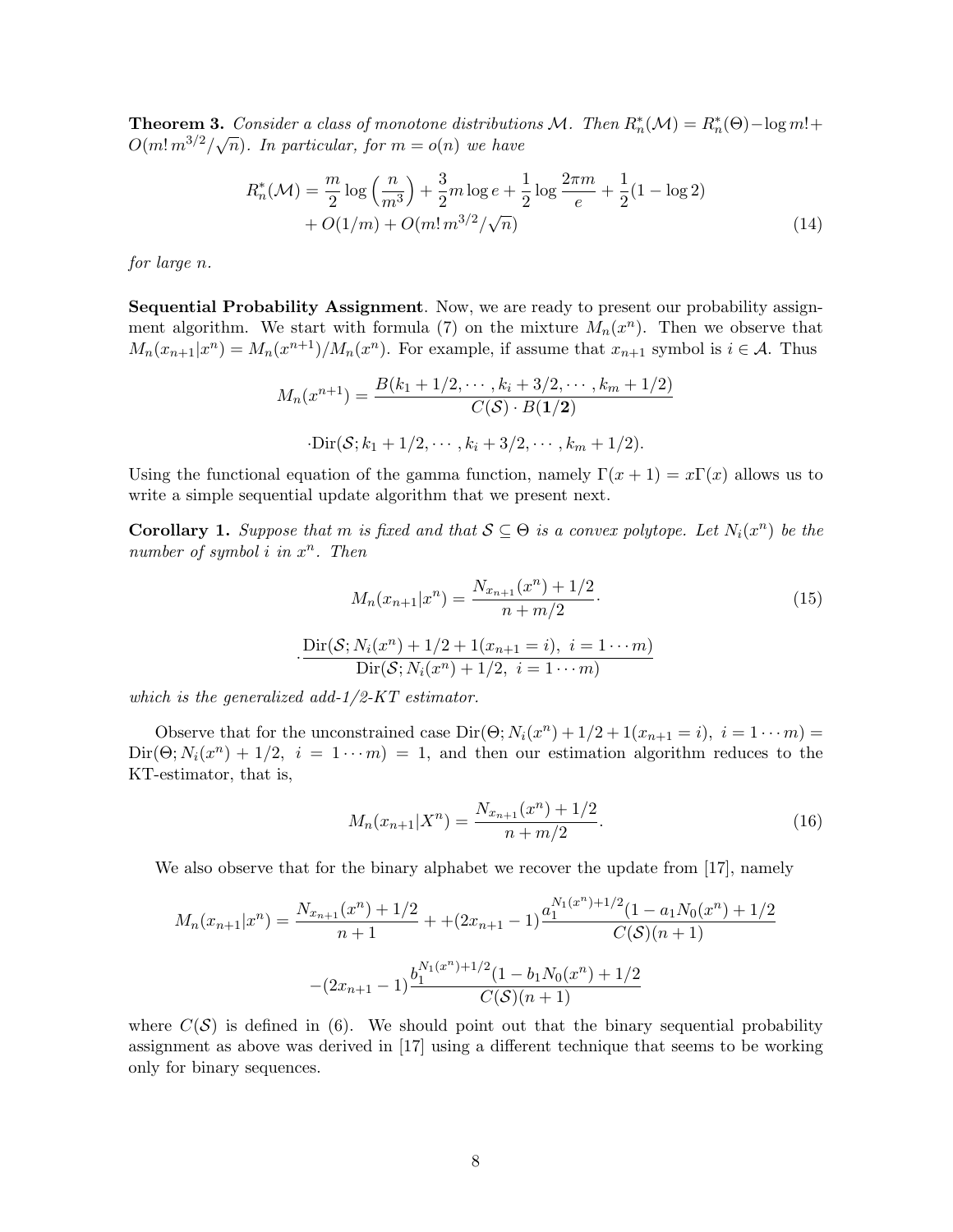## 3 Analysis and Proofs

In this section we prove our main results Theorems 1–3. Some technical details are delayed till the last section. We start with Theorem 2 since we will use some ideas and calculations of the proof of Theorem 2 in the proof of Theorem 1.

## 3.1 Proof of Theorem 2

We start with the worst case minimax redundancy  $R_n^*(\Theta) = \log D_n$ , where

$$
D_n = \sum_{\mathbf{k}} \binom{n}{\mathbf{k}} \prod_{i=1}^m \left(\frac{k_i}{n}\right)^{k_i}
$$

and the sum is taken over all non-negative integer vectors  $\mathbf{k} = (k_1, \ldots, k_m)$  with  $\sum_i k_i = n$ . If we set

$$
S_m(n) = \frac{(2\pi)^{(m-1)/2}}{\sqrt{n}} \sum_{\mathbf{k}}' {n \choose \mathbf{k}} \prod_{i=1}^m \left(\frac{k_i}{n}\right)^{k_i}
$$
(17)

in which sum  $\sum'$  is taken over all m-dimensional integer vectors  $\mathbf{k} = (k_1, \ldots, k_m)$  with  $k_j \ge 1$  $(1 \leq j \leq m)$  and  $k_1 + \cdots + k_m = n$ , then we can represent  $D_n$  as

$$
D_n = (2\pi)^{-\frac{m-1}{2}} \sqrt{n} \sum_{r=0}^{m-1} {m \choose r} (2\pi)^{r/2} S_{m-r}(n),
$$

that is,  $S_{m-r}(n)$  takes care of those k, where precisely r components are zero.

The asymptotic properties of  $S_m(n)$  are summarized in the following lemma that will be proved in Section 4.1. Recall that  $B_m(1/2) = B(1/2) = \Gamma\left(\frac{1}{2}\right)$  $\frac{1}{2}$  $\left| \frac{m}{2} \right| \left( \frac{m}{2} \right)$ .

**Lemma 1.** The terms  $S_m(n)$  satisfy

$$
S_m(n) = n^{\frac{m}{2}-1} B_m(1/2) \left( 1 + O\left(\frac{m^{3/2}}{\sqrt{n}}\right) \right)
$$
 (18)

and

$$
S_m(n) = O\left(n^{\frac{m}{2}-1}B_m(1/2)\right),\tag{19}
$$

uniformly as  $n, m \to \infty$  and  $m = o(n)$ .

With the help of Lemma 1 and the relation  $B_{m-r}(1/2) = O((m/\pi)^{r/2}B_m(1/2))$  we obtain

$$
D_n = (2\pi)^{-\frac{m-1}{2}} n^{\frac{m-1}{2}} B_m(1/2) \left( 1 + O\left(\frac{m^{3/2}}{\sqrt{n}}\right) \right)
$$
  
+  $(2\pi)^{-\frac{m-1}{2}} \sqrt{n} \sum_{r=1}^{m-1} {m \choose r} O\left((2\pi)^{r/2} B_{m-r}(1/2) n^{-r/2}\right)$   
=  $(2\pi)^{-\frac{m-1}{2}} n^{\frac{m-1}{2}} B_m(1/2) \left( 1 + O\left(\sqrt{\frac{m}{n}}\right) \right)^m$   
+  $O\left((2\pi)^{-\frac{m-1}{2}} n^{\frac{m-1}{2}} B_m(1/2) \frac{m^{3/2}}{\sqrt{n}}\right)$   
=  $(2\pi)^{-\frac{m-1}{2}} n^{\frac{m-1}{2}} B_m(1/2) \exp\left(O\left(\frac{m^{3/2}}{\sqrt{n}}\right)\right).$  (20)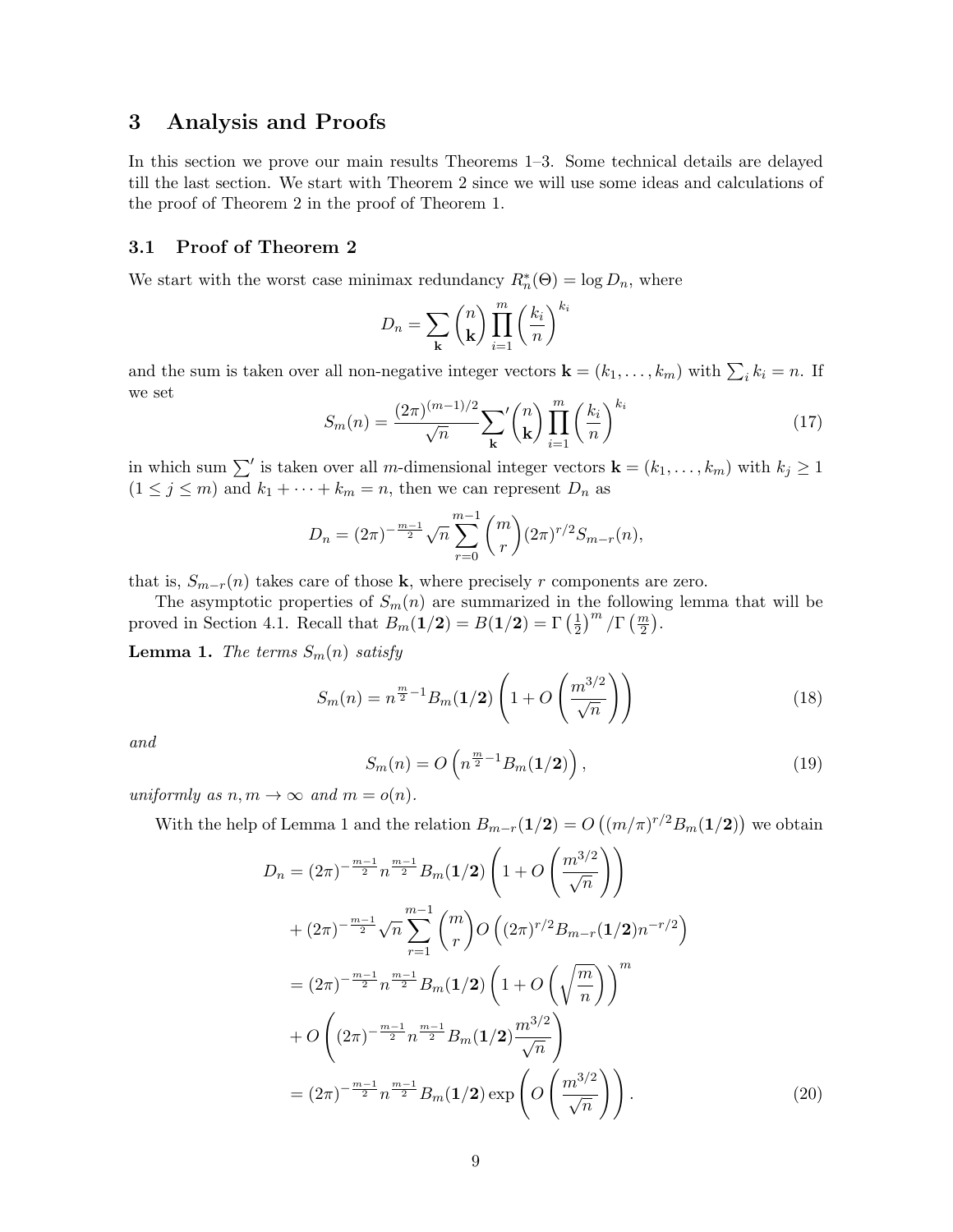Since

$$
\log B_m(\mathbf{1}/\mathbf{2}) = m \log \Gamma(1/2) - \log \Gamma(m/2)m)
$$

we directly derive the proposed representation (12) for  $R_n^*(\Theta) = \log D_n$ .

For the asymptotic average minimax  $\overline{R}_n^{\text{asymp}}$  $n^{asymp}(\Theta)$  our starting point is

$$
\overline{R}_n^{\text{asymp}}(\Theta) = \frac{1}{B(1/2)} \int_{\Theta} \sum_{\mathbf{k}} {n \choose \mathbf{k}} \theta^{\mathbf{k}-1/2} \log \left( \frac{\theta^{\mathbf{k}} B(1/2)}{B(\mathbf{k}+1/2)} \right)
$$
(21)

where we write  $\boldsymbol{\theta}^{k-1/2} := \prod_i \theta_i^{k_i - 1/2}$  $\frac{\kappa_i - 1}{i}$ . We need to estimate different parts of the above sum. We first observe that

$$
\sum_{\mathbf{k}} \binom{n}{\mathbf{k}} B(\mathbf{k} + \mathbf{1}/2) = \int_{\Theta} \sum_{\mathbf{k}} \binom{n}{\mathbf{k}} \theta^{\mathbf{k} - \mathbf{1}/2} d\theta
$$

$$
= \int_{\Theta} \theta^{-\mathbf{1}/2} d\theta = B(\mathbf{1}/2).
$$

More importantly we notice that

$$
\int_{\Theta} \sum_{\mathbf{k}} {n \choose \mathbf{k}} \theta^{\mathbf{k}-1/2} \log \theta^{\mathbf{k}} d\theta = \sum_{\mathbf{k}} {n \choose \mathbf{k}} \sum_{i=1}^{m} k_i \int_{\Theta} \theta^{\mathbf{k}-1/2} \log \theta_i d\theta
$$

$$
= \sum_{\mathbf{k}} {n \choose \mathbf{k}} \sum_{i=1}^{m} k_i \frac{\partial}{\partial k_i} B(\mathbf{k} + 1/2),
$$

$$
\int_{\Theta} \sum_{\mathbf{k}} {n \choose \mathbf{k}} \theta^{\mathbf{k}-1/2} \log B(\mathbf{k} + 1/2) = \sum_{\mathbf{k}} {n \choose \mathbf{k}} B(\mathbf{k} + 1/2) \log B(\mathbf{k} + 1/2).
$$

Thus

$$
\overline{R}_n^{\text{asymp}}(\Theta) = \log B(1/2) + \frac{1}{B(1/2)} \sum_{\mathbf{k}} {n \choose \mathbf{k}} \cdot \left( \sum_{i=1}^m k_i \frac{\partial}{\partial k_i} B(\mathbf{k} + 1/2) - B(\mathbf{k} + 1/2) \log B(\mathbf{k} + 1/2) \right). (22)
$$

To deal with sums like (22) we use the relation between the beta function, the gamma function, and the psi function [19]. For example

$$
\frac{\partial}{\partial k_i}B(\mathbf{k}+\mathbf{1}/2)=(\Psi(k_i+1/2)-\Psi(n+m/2))B(\mathbf{k}+\mathbf{1}/2),
$$

where  $\Psi(x) = \Gamma'(x)/\Gamma(x)$ . Asymptotically we have

$$
\Psi(x + 1/2) = \log x + 1/(12x) + O(1/x^3),
$$
  
\n
$$
\Psi(x + m/2) = \log x + (m - 1)/(2x) + O(1/x^2).
$$

Using this and Stirling's formula we finally find

$$
\log \Gamma(x + 1/2) = x \log x - x + \log \sqrt{2\pi} - \frac{1}{24x} + O(1/x^2),
$$
  

$$
\log \Gamma(x + m/2) = x \log x - x + \frac{m-1}{2} \log(x + m/2)
$$
  

$$
+ \log \sqrt{2\pi} + \left(\frac{1}{12} - \frac{m^2}{8}\right) \frac{1}{x} + O(m^3/x^2)
$$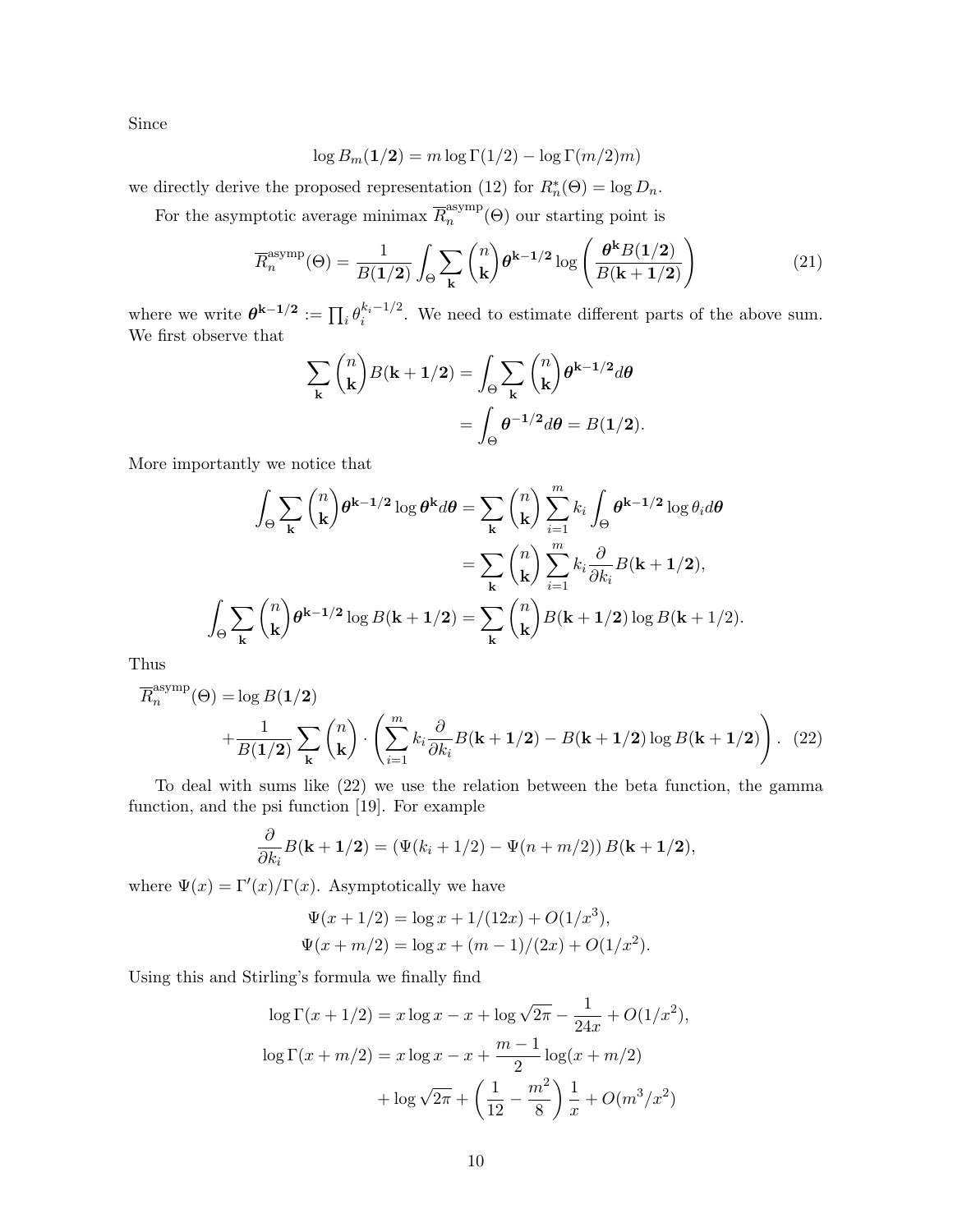leading to

$$
\sum_{i=1}^{m} k_i \frac{\partial}{\partial k_i} B(\mathbf{k} + \mathbf{1}/2) - B(\mathbf{k} + \mathbf{1}/2) \log B(\mathbf{k} + \mathbf{1}/2)
$$
  
=  $B(\mathbf{k} + \mathbf{1}/2) \left( \frac{m-1}{2} \left( \log(n + m/2) - 1 - \log(2\pi) \right) + O(m^2/n) + O\left(\sum_i (k_i + 1)^{-1}\right) \right).$ 

We also obtain, similarly to (37) derived in the proof of Lemma 1 presented in Section 4.1,

$$
\sum_{\mathbf{k}} {n \choose \mathbf{k}} \frac{B(\mathbf{k} + \mathbf{1}/2)}{k_i + 1} = O\left(\frac{\sqrt{m}B(\mathbf{1}/2)}{\sqrt{n}}\right).
$$

Summing up we arrive at

$$
\overline{R}_n^{\text{asmp}}(\Theta) = \frac{m-1}{2} \log(n/2\pi e) + \log \frac{\Gamma^m(1/2)}{\Gamma(m/2)} + O(m^{3/2}/\sqrt{n}).\tag{23}
$$

We now use Stirling's formula for  $\Gamma(m/2)$  and complete the proof.

### 3.2 Proof of Theorem 1

We start with the worst case minimax redundancy  $R_n^*(\mathcal{S}) = \log D_n$ , where

$$
D_n = \sum_{\mathbf{k}} \binom{n}{\mathbf{k}} \sup_{\theta \in \mathcal{S}} \prod_{i=1}^m \theta_i^{k_i}.
$$

The problem is now that we have to distinguish between the case, where  $\mathbf{k}/n \in \mathcal{S}$  and the case, where  $\mathbf{k}/n \notin \mathcal{S}$ . If  $\mathbf{k}/n \in \mathcal{S}$  then we have

$$
\sup_{\theta \in \mathcal{S}} \prod_{i=1}^{m} \theta_i^{k_i} = \prod_{i=1}^{m} \left(\frac{k_i}{n}\right)^{k_i} \tag{24}
$$

as in the unconstrained case. If  $\mathbf{k}/n \notin \mathcal{S}$  then we have

$$
\sup_{\theta \in \mathcal{S}} \prod_{i=1}^m \theta_i^{k_i} = \prod_{i=1}^m \theta_{i,\text{opt}}^{k_i}.
$$

By concavity of  $\prod_{i=1}^m \theta_i^{k_i}$  it follows that the optimal choice  $\theta_{i,\text{opt}}$  has to be on the boundary of S. We will use this fact in the sequel.

Let us first assume that  $\mathbf{k}/n \in \mathcal{S}$  so that (24) holds. Then by a standard analysis (note that the dimension  $m$  is fixed) we directly obtain

$$
D_n^{(S)} := \sum_{\mathbf{k}/n \in S} {n \choose \mathbf{k}} \prod_{i=1}^m \left(\frac{k_i}{n}\right)^{k_i}
$$
  
= 
$$
\frac{\sqrt{n}}{(2\pi)^{\frac{m-1}{2}}} \sum_{\mathbf{k}/n \in S} \frac{1}{\sqrt{k_1 k_2 \cdots k_m}} \left(1 + O\left(\sum_{i=1}^m \frac{1}{k_i}\right)\right)
$$
  
= 
$$
\left(\frac{n}{2\pi}\right)^{\frac{m-1}{2}} \int_S \frac{d\theta}{\sqrt{\theta_1 \theta_2 \cdots \theta_m}} \left(1 + O(1/\sqrt{n})\right)
$$
(25)

$$
= \left(\frac{n}{2\pi}\right)^{\frac{m-1}{2}} C(\mathcal{S}) B(1/2) \left(1 + O(1/\sqrt{n})\right). \tag{26}
$$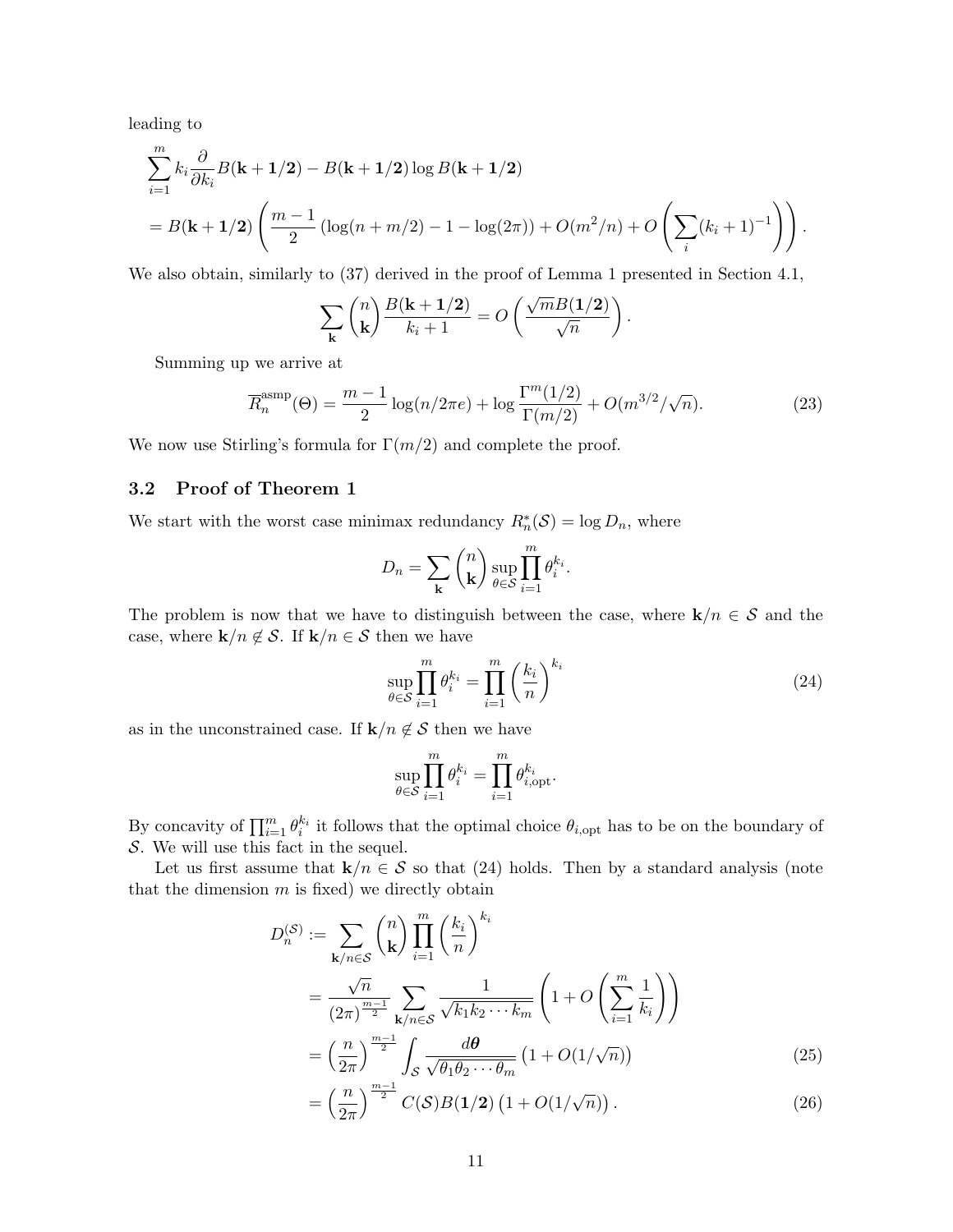The sum over  $\mathbf{k}/n \notin \mathcal{S}$  is more difficult to handle. However, if  $\mathcal{S}$  is a convex polytope this can be handled and in Section 4.2 we prove the following lemma.

**Lemma 2.** Suppose that S is a convex polytope contained in  $\Theta$ . Then we have

$$
D_n - D_n^{(\mathcal{S})} = O\left(n^{\frac{m}{2}-1}\right) \tag{27}
$$

for large n and  $m = O(1)$ .

Clearly by using  $B(1/2) = \Gamma(1/2)^m/\Gamma(m/2)$  and  $\Gamma(1/2) = \sqrt{\pi}$  and (26) and (27) we directly obtain (10).

To prove the second statement of Theorem 1, the starting point for the asymptotic average redundancy is (8), however, we rewrite it in terms of  $S \subseteq \Theta$  as follows

$$
\overline{R}_n^{\text{asympt}}(\mathcal{S}) = \frac{1}{B_{\mathcal{S}}(1/2)} \int_{\mathcal{S}} \sum_{\mathbf{k}} {n \choose \mathbf{k}} \theta^{\mathbf{k}-1/2} \log \left( \frac{\theta^{\mathbf{k}} B_{\mathcal{S}}(1/2)}{B_{\mathcal{S}}(\mathbf{k}+1/2)} \right), \tag{28}
$$

where we use the short hand notation

$$
B_{\mathcal{S}}(\boldsymbol{\alpha}) = \int_{\mathcal{S}} \boldsymbol{\theta}^{\boldsymbol{\alpha}-1} d\boldsymbol{\theta} = \text{Dir}(\mathcal{S}; \boldsymbol{\alpha}) B(\boldsymbol{\alpha}).
$$

As in the proof of Theorem 2 we obtain

$$
\overline{R}_{n}^{\text{asympt}}(\mathcal{S}) = \log B_{\mathcal{S}}(1/2) + \frac{1}{B_{\mathcal{S}}(1/2)} \sum_{\mathbf{k}} {n \choose \mathbf{k}} \left( \sum_{i=1}^{m} k_{i} \frac{\partial}{\partial k_{i}} B_{\mathcal{S}}(\mathbf{k} + 1/2) - B_{\mathcal{S}}(\mathbf{k} + 1/2) \log B_{\mathcal{S}}(\mathbf{k} + 1/2) \right).
$$

Again we split the summation over k into several parts. If  $\mathbf{k}/n \in \mathcal{S}^-$ , where  $\mathcal{S}^-$  denotes all points in the interior of S with distance  $\geq n^{-1/2+\varepsilon}$  to the boundary (for some  $\varepsilon > 0$ ), then the saddle point  $\theta_i = k_i/n$  of the integrand  $\theta^k$  of the integral of  $B_{\mathcal{S}}(k + 1/2)$  or  $\frac{\partial}{\partial k_i} B_{\mathcal{S}}(k + 1/2)$ , respectively, is contained in  $S^-$ . The precise statement is as follows with the proof given in Section 4.3.

**Lemma 3.** Suppose that  $\mathbf{k}/n \in \mathcal{S}^-$  then for every fixed integer  $L \geq 0$  we have

$$
B_{\mathcal{S}}(\mathbf{k} + \mathbf{1}/2) = B(\mathbf{k} + \mathbf{1}/2) \left( 1 + O\left( \sum_{i=1}^{m} k_i^{-L-1} \right) \right)
$$

and

$$
\sum_{i=1}^{m} k_i \frac{\partial}{\partial k_i} B_{\mathcal{S}}(\mathbf{k} + \mathbf{1/2}) - B_{\mathcal{S}}(\mathbf{k} + \mathbf{1/2}) \log B_{\mathcal{S}}(\mathbf{k} + \mathbf{1/2}) =
$$
\n
$$
= \sum_{i=1}^{m} k_i \frac{\partial}{\partial k_i} B(\mathbf{k} + \mathbf{1/2}) - B(\mathbf{k} + \mathbf{1/2}) \log B(\mathbf{k} + \mathbf{1/2}) + O\left(B(\mathbf{k} + \mathbf{1/2}) \sum_{i=1}^{m} k_i^{-L-1}\right)
$$

for large n.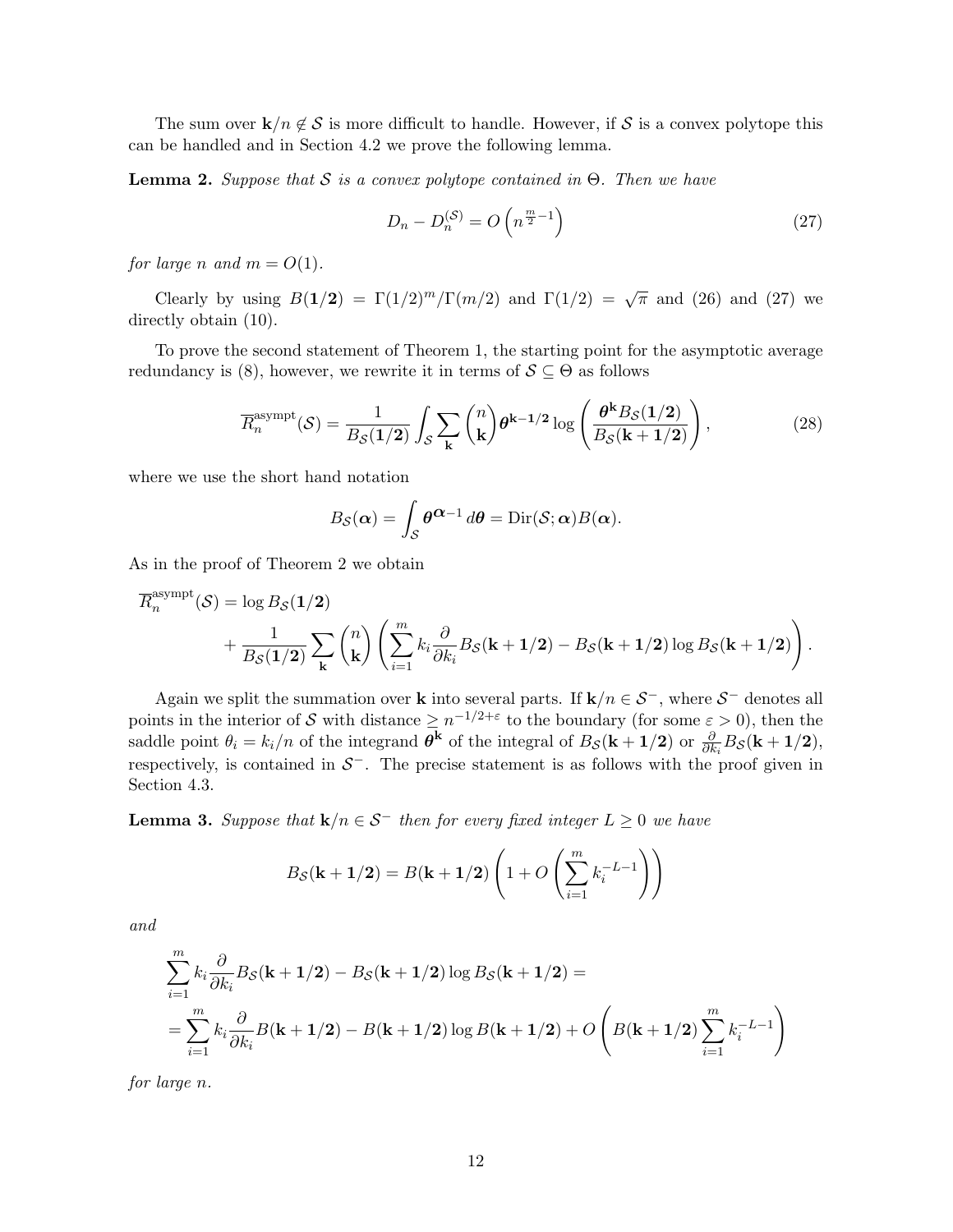Note that  $\mathbf{k}/n \in \mathcal{S}^-$  implies that  $k_i \geq c n^{\frac{1}{2}+\varepsilon}$  for some constant  $c > 0$  and all  $i = 1, \ldots, m$ . Thus, the error term can be also stated in terms of negative powers of  $n$ .

With the help of Lemma 3 we obtain for any large  $L' > 0$ 

$$
\sum_{\mathbf{k}/n\in\mathcal{S}^{-}} {n \choose \mathbf{k}} \left( \sum_{i=1}^{m} k_i \frac{\partial}{\partial k_i} B_{\mathcal{S}}(\mathbf{k} + 1/2) - B_{\mathcal{S}}(\mathbf{k} + 1/2) \log B_{\mathcal{S}}(\mathbf{k} + 1/2) \right)
$$
  
\n
$$
= \sum_{\mathbf{k}/n\in\mathcal{S}^{-}} {n \choose \mathbf{k}} \left( \sum_{i=1}^{m} k_i \frac{\partial}{\partial k_i} B(\mathbf{k} + 1/2) - B(\mathbf{k} + 1/2) \log B(\mathbf{k} + 1/2) \right) + O(n^{-L'})
$$
  
\n
$$
= \sum_{\mathbf{k}/n\in\mathcal{S}^{-}} {n \choose \mathbf{k}} B(\mathbf{k} + 1/2) \cdot \left( \frac{m-1}{2} \log \frac{n}{2\pi e} + O\left( \sum_{i=1}^{m} 1/(k_i + 1) \right) \right) + O(n^{-L'})
$$
  
\n
$$
= \left( \frac{m-1}{2} \log \frac{n}{2\pi e} + O(1/\sqrt{n}) \right) B_{\mathcal{S}}(1/2).
$$

Finally, to simplify our presentation, we now explain the other parts of the summation over **k** only for  $m = 2$  and  $\mathcal{S} = \{(\theta, 1 - \theta) : \theta \in [a, b]\}.$  Suppose that  $|k_1 - nb| \leq n^{1/2 + \varepsilon}$ , that is  $(k_1/n, 1 - k_1/n)$  is at distance  $\leq n^{-1/2+\epsilon}$  from the boundary of S. Here we have

$$
B_{\mathcal{S}}(k_1 + 1/2, n - k_1 + 1/2) = \sqrt{\frac{2\pi}{n}} \left(\frac{k_1}{n}\right)^{k_1} \left(\frac{n - k_1}{n}\right)^{n - k_1} \left(\Phi\left(\frac{nb - k_1}{\sqrt{nb(1 - b)}}\right) + O(1/\sqrt{n})\right),
$$

where  $\Phi(u)$  denotes the normal distribution function. A similar representation holds for the derivatives  $\frac{\partial}{\partial k_i} B_{\mathcal{S}}(\mathbf{k} + \mathbf{1}/2)$ . A standard analysis yields

$$
\sum_{|k_1-n b| \leq n^{1/2+\varepsilon}} \binom{n}{\mathbf{k}} \left( \sum_{i=1}^2 k_i \frac{\partial}{\partial k_i} B_{\mathcal{S}}(\mathbf{k}+\mathbf{1}/2) - B_{\mathcal{S}}(\mathbf{k}+\mathbf{1}/2) \cdot \log B_{\mathcal{S}}(\mathbf{k}+\mathbf{1}/2) \right) = O(1/\sqrt{n}).
$$

The summation for  $nb + n^{1/2+\epsilon} < k_1 \leq n$  is much easier to handle, so we skip it.

For dimension  $m > 2$  one has to handle multivariate Gaussian approximations. This is just technical and more involved but there is no substantial problem (see Remark 2 at the end of  $\mathbb{R}^n$ )  $\mathbb{R}^n$ Section 4.2). Summing up, in all cases the remainder is of order  $O(1/\sqrt{n})$ . This completes the proof of Theorem 1.

#### 3.3 Proof of Theorem 3

In order to prove Theorem 3 we estimate the sum  $D_n = D_n(\mathcal{M})$ :

$$
D_n = \sum_{\mathbf{k}} \binom{n}{\mathbf{k}} \max_{\theta_1 \le \theta_2 \le \dots \le \theta_m} \theta_1^{k_1} \theta_2^{k_2} \dots \theta_m^{k_m}
$$
  
= 
$$
\sum_{\mathbf{k} \in n\mathcal{M}} \binom{n}{\mathbf{k}} \prod_{i=1}^m \left(\frac{k_i}{n}\right)^{k_1} + \sum_{\mathbf{k} \notin n\mathcal{M}} \binom{n}{\mathbf{k}} \max_{\theta_1 \le \theta_2 \le \dots \le \theta_m} \theta_1^{k_1} \theta_2^{k_2} \dots \theta_m^{k_m}
$$
  
= 
$$
D_n^{(\mathcal{M})} + D_n^{(\Theta \setminus \mathcal{M})}.
$$

First let us consider the first part  $D_n^{(\mathcal{M})}$  that we (again) partition into two parts. We set

$$
\mathcal{M}^{\leq} = \{ \mathbf{k} \in n\mathcal{M} : k_1 < k_2 < \cdots k_m \}
$$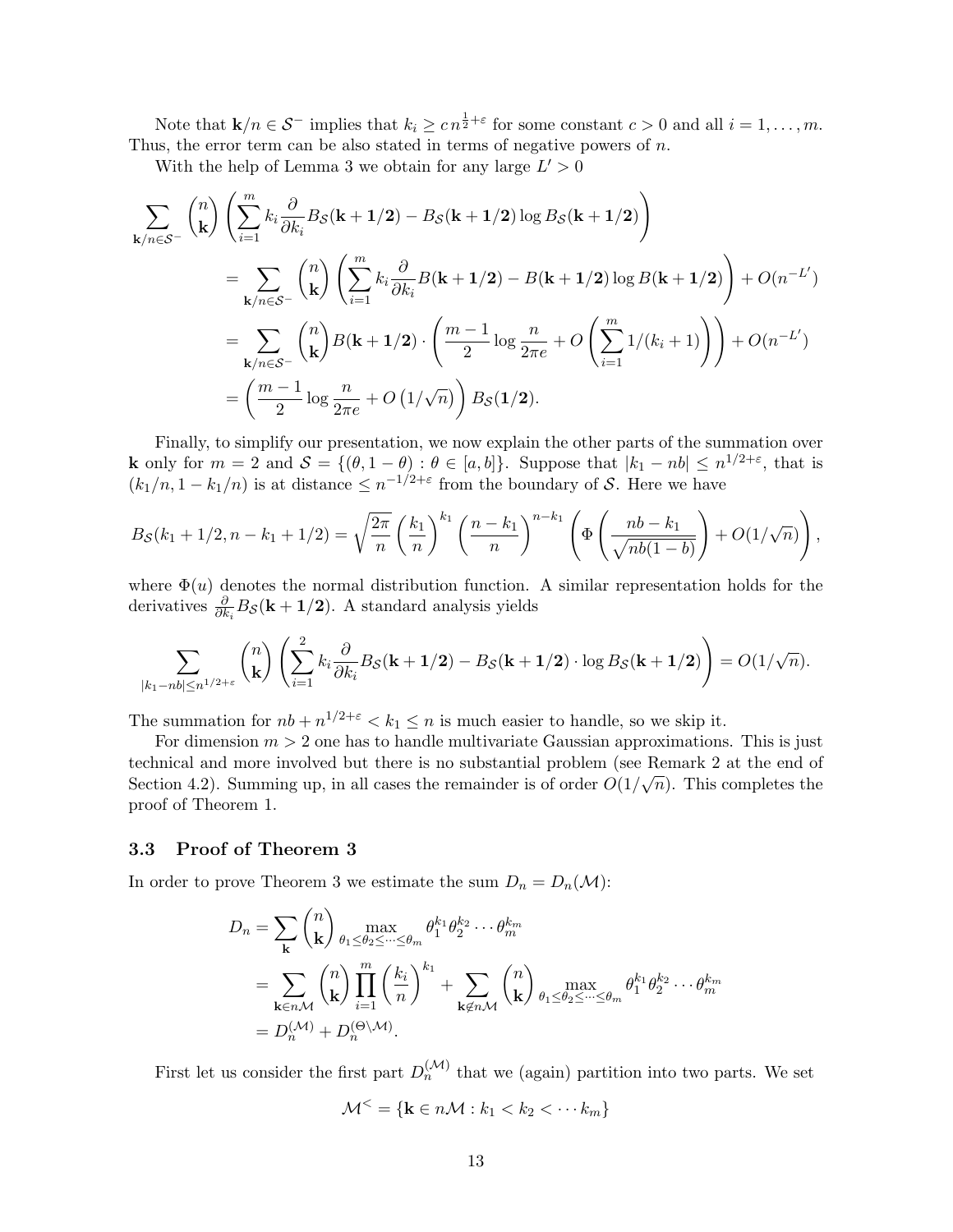and then

$$
D_n^{(\mathcal{M})} = D_n^{(\mathcal{M}^<)} + D_n^{(\mathcal{M} \backslash \mathcal{M}^<)}.
$$

By using the fact that the functional  $\prod_{i=1}^m \left(\frac{k_i}{n}\right)^{k_1}$  is symmetric it follows that the unconstrained sum (that we denote by  $D_n(\Theta)$ ) is given by

$$
D_n(\Theta) = \sum_{\mathbf{k}} \binom{n}{\mathbf{k}} \prod_{i=1}^m \left(\frac{k_i}{n}\right)^{k_1} = m! \, D_n^{(\mathcal{M}^{\leq})} + \sum_{k_i = k_j \text{ for some } i \neq j} \binom{n}{\mathbf{k}} \prod_{i=1}^m \left(\frac{k_i}{n}\right)^{k_1}.
$$

Now we have

$$
\sum_{k_i=k_j \text{ for some } i \neq j} {n \choose k} \prod_{i=1}^m {k_i \choose n}^{k_i} \leq {m \choose 2} \sum_{k_1=k_2} {n \choose k} \prod_{i=1}^m {k_i \choose n}^{k_i}.
$$

With the help of the approximation for  $k_i \geq 1$  and  $k_1 = k_2$ :

$$
\binom{n}{\mathbf{k}} \prod_{i=1}^{m} \left(\frac{k_i}{n}\right)^{k_i} \approx (2\pi)^{-\frac{m-1}{2}} \sqrt{\frac{n}{k_1^2 k_3 \cdots k_m}},
$$

we arrive at

$$
\sum_{\mathbf{k}}' \frac{1}{\sqrt{k_1^2 k_3 \cdots k_m}} = \sum_{k=1}^{n/2} \frac{1}{k} S_{m-2}^{(1)}(n-2k),\tag{29}
$$

where  $S_n^{(1)}(m)$  is defined as follows

$$
S_m^{(1)}(n) = \sum_{\mathbf{k}}' \frac{1}{\sqrt{k_1 \cdots k_m}},\tag{30}
$$

with the sum taken over all m-dimensional integer vectors  $\mathbf{k} = (k_1, \ldots, k_m)$  with  $k_j \geq 1$  $(1 \leq j \leq m)$  and  $k_1 + \cdots + k_m = n$ . Using the upper bound (19) it follows that

$$
\sum_{k_1=k_2} \binom{n}{k} \prod_{i=1}^m \left(\frac{k_i}{n}\right)^{k_1} = O\left((2\pi)^{-\frac{m-1}{2}} \sqrt{m} n^{\frac{m-2}{2}} \log n B_m(1/2) \exp\left(O\left(\frac{m^{3/2}}{\sqrt{n}}\right)\right)\right). \tag{31}
$$

Finally, by using (20) we find

$$
D_n^{(\mathcal{M}^{\le})} = \frac{1}{m!} (2\pi)^{-\frac{m-1}{2}} n^{\frac{m-1}{2}} B_m(1/2) \exp\left(O\left(\frac{m^{3/2}}{\sqrt{n}}\right)\right)
$$

$$
\times \left(1 + O\left(\frac{m^{5/2} \log n}{\sqrt{n}} \exp\left(O\left(\frac{m^{3/2}}{\sqrt{n}}\right)\right)\right)\right).
$$

For the sum  $D_n^{(\mathcal{M}\setminus\mathcal{M}^{\leq})}$  we use a simple estimate

$$
D_n^{(\mathcal{M}\setminus\mathcal{M}^{\leq})} \leq (m-1) \sum_{k_1=k_2} \binom{n}{\mathbf{k}} \left(\frac{k_i}{n}\right)^{k_i}
$$

that can upper bounded by (31).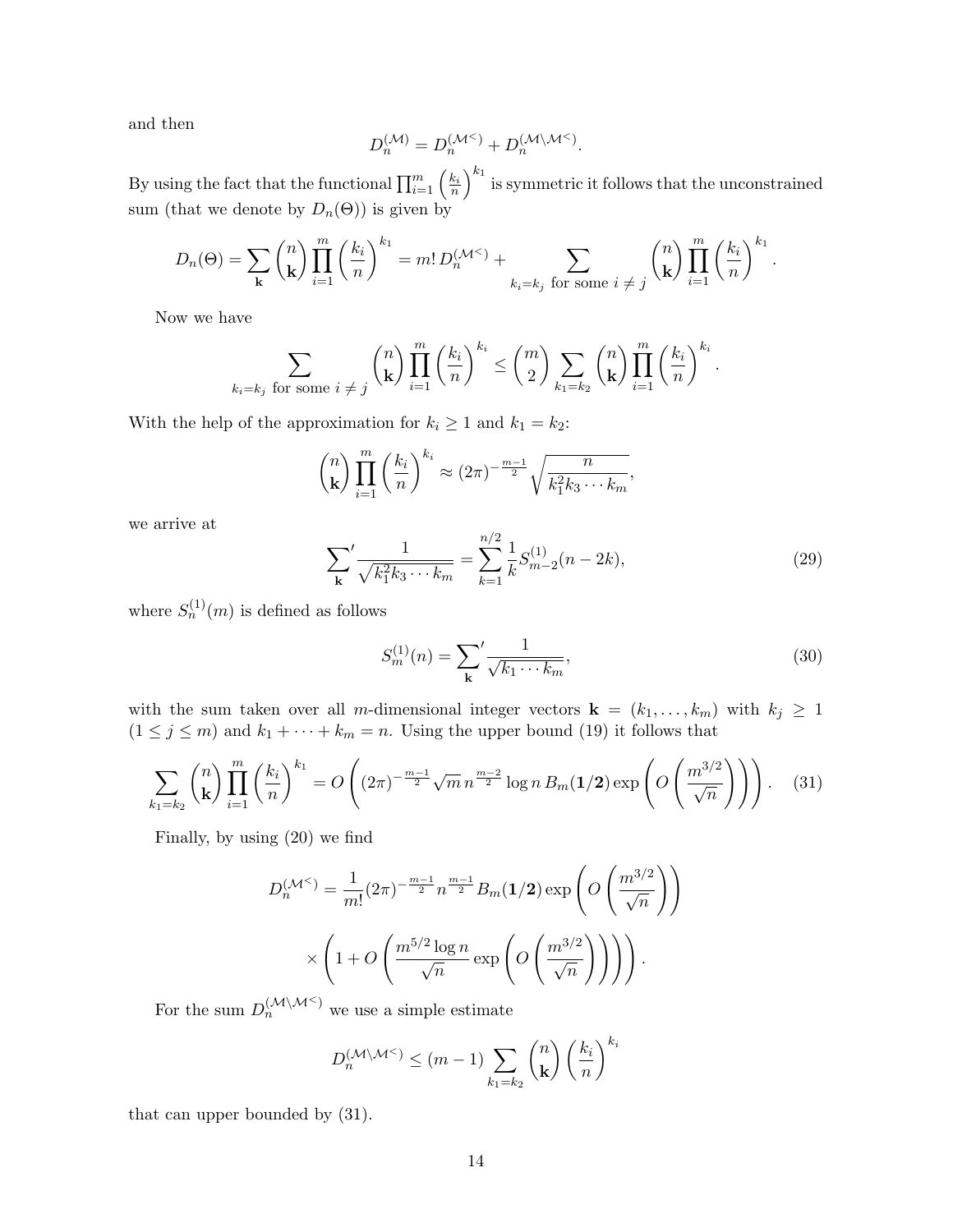It remains to consider the sum  $D_n^{(\Theta \setminus \mathcal{M})}$ , where we sum over integer vectors  $(k_1, \ldots, k_m)$  for which there exists i with  $k_i > k_{k+1}$ . Due to the concavity property of the term  $\prod_i \theta_i^{k_i}$  (that has optimum outside of M it follows that the optimum  $(\theta_1^{\text{opt}})$  $\varrho_{1}^{\text{opt}}, \ldots, \vartheta_{m}^{\text{opt}}) \in \mathcal{M}$  of

$$
\prod_{i=1}^m (\theta_1^{\text{opt}})^{k_i} = \max_{(\theta_1, \dots, \theta_m) \in \mathcal{M}} \prod_{i=1}^m \theta_i^{k_i}
$$

has to be on the boundary of M, so we either have  $\theta_1 = 0$  or  $\theta_j = \theta_{j+1}$  for some  $j = 1, \ldots, m-1$ . Hence we trivially have

$$
\begin{aligned} \max_{(\theta_1,\ldots,\theta_m)\in\mathcal{M}}\prod_{i=1}^m\theta_i^{k_i}&\leq 0^{k_1}\max_{\theta_2+\cdots+\theta_{m-1}=1}\prod_{i=2}^m\theta_i^{k_i}\\ &+\sum_{j=1}^{m-1}\max_{\theta_1+\cdots+\theta_{j-1}+2\theta_j+\theta_{j+2}+\cdots\theta_m=1}\prod_{ij+1}\theta_i^{k_i}.\end{aligned}
$$

The first part is only non-zero if  $k_1 = 0$ . So it simplifies to the  $(m-1)$ -dimensional case. For the second part we note that

$$
\sum_{k_j + k_{j+1} = K} {n \choose k_1 \cdots k_m} = 2^K {n \choose k_1 \cdots k_{j-1} K k_{j+2} \cdots k_m}.
$$

Thus, we are led to the optimize

$$
\max_{\theta_1+\cdots+\theta_{j-1}+2\theta_j+\theta_{j+2}+\cdots+\theta_m=1} \prod_{ij+1} \theta_i^{k_i} = \prod_{ij+1} \left(\frac{k_i}{n}\right)^{k_i}.
$$

So this case simplifies to the  $m-1$ -dimensional case, too. Summing up we have

$$
D_n^{(\Theta \setminus \mathcal{M})} = O\left( (2\pi)^{-\frac{m-1}{2}} m^{3/2} n^{\frac{m-2}{2}} B_m(\mathbf{1}/2) \exp\left( O\left(\frac{m^{3/2}}{\sqrt{n}}\right) \right) \right).
$$
 (32)

Putting all together, we find

$$
D_n = \frac{1}{m!} (2\pi)^{-\frac{m-1}{2}} n^{\frac{m-1}{2}} B_m(1/2) \exp\left(O\left(\frac{m^{3/2}}{\sqrt{n}}\right)\right) + O\left((2\pi)^{-\frac{m-1}{2}} m^{3/2} n^{\frac{m-2}{2}} B_m(1/2) \exp\left(O\left(\frac{m^{3/2}}{\sqrt{n}}\right)\right)\right).
$$

This completes the proof of Theorem 3.

# 4 Proofs of Technical Lemmas

In this technical section we provide the proof of Lemmas 1–3.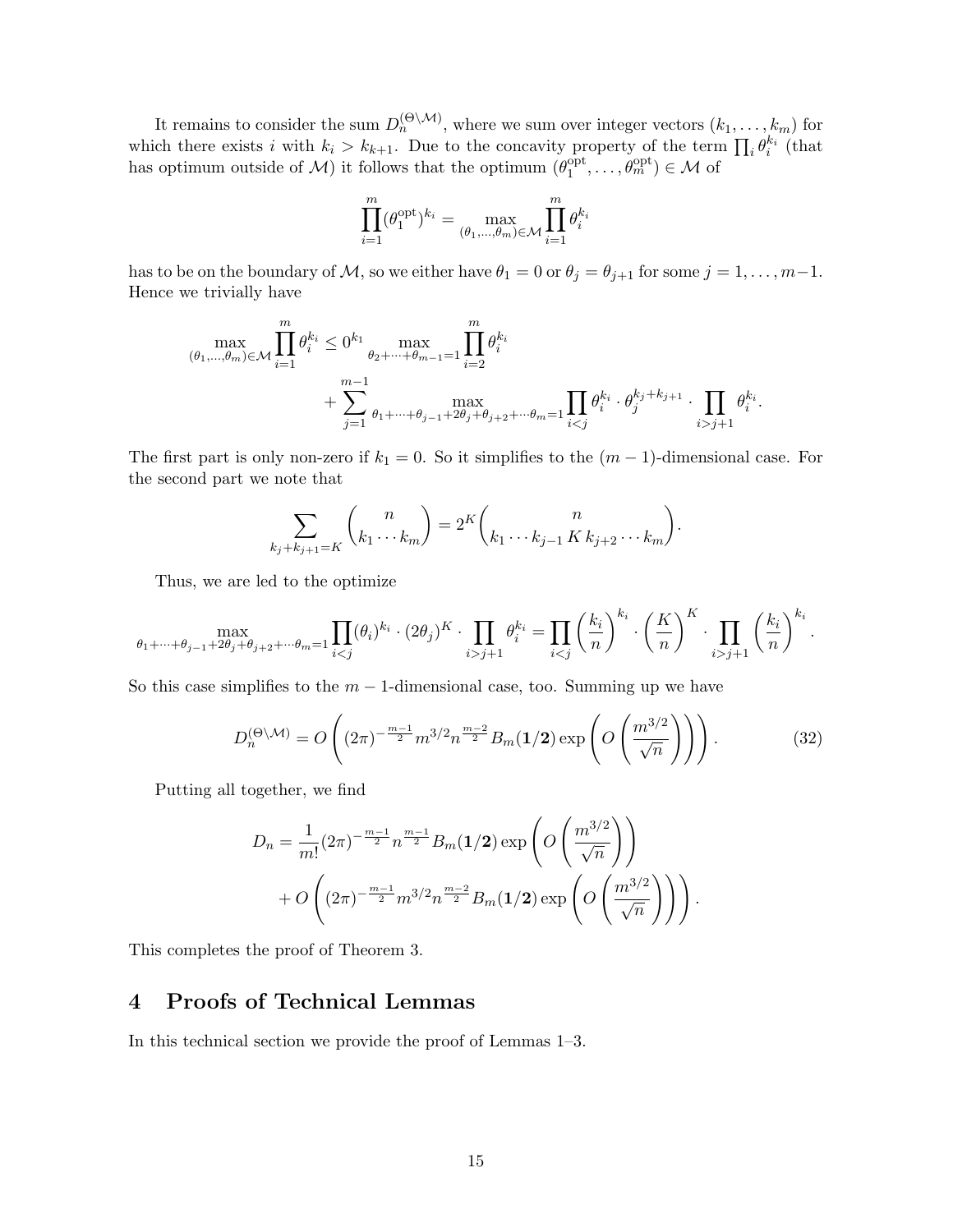#### 4.1 Proof of Lemma 1

By Stirling's formula we have  $k^k e^{-k} \sqrt{2\pi k} e^{1/(12k+1)} < k! < k^k e^{-k} \sqrt{2\pi k} e^{1/(12k)}$  for all  $k \geq 1$ . Hence  $S_m(n)$  satisfies

$$
\sum_{\mathbf{k}}' \frac{1}{\sqrt{k_1\cdots k_m}} e^{-\sum_{i=1}^m\frac{1}{12k_i+1}} < S_m(n) < \sum_{\mathbf{k}}' \frac{1}{\sqrt{k_1\cdots k_m}} e^{-\sum_{i=1}^m\frac{1}{12k_i} + \frac{1}{12n+1}}.
$$

We suppose that  $m \ge 2$  and  $n \ge 1$  are integers. We first estimate  $|S_m(n) - S_m^{(1)}(n)|$  where  $S_m(n)$  and  $S_m^{(1)}(n)$  are defined in (17) and (30), respectively. Since  $1-e^{-x} \leq x$  we have

$$
\left| S_m(n) - S_m^{(1)}(n) \right| \le \sum_{\mathbf{k}}' \frac{1}{\sqrt{k_1 \cdots k_m}} \sum_{i=1}^m \frac{1}{12k_i} = \frac{m}{12} \sum_{\mathbf{k}}' \frac{1}{\sqrt{k_1 \cdots k_m}} \frac{1}{k_1}.
$$
 (33)

We note that we have the recurrence

$$
S_m^{(1)}(n) = \sum_{k=1}^{n-1} \frac{1}{\sqrt{k}} S_{m-1}^{(1)}(n-k)
$$
\n(34)

and that

$$
B(1/2) = B_m(1/2) = \frac{\Gamma(1/2)^m}{\Gamma(m/2)} = \frac{\pi^{m/2}}{\Gamma(m/2)}
$$

as well as

$$
B_{m-1}(1/2)B(1/2,(m-1)/2)=B_m(1/2).
$$

Furthermore, for  $m \geq 3$  the function  $x \mapsto x^{-\frac{1}{2}}(n-x)^{\frac{m-3}{2}}$  is decreasing that leads to the upper bound

$$
\sum_{k=1}^{n-1} \frac{1}{\sqrt{k}} (n-k)^{\frac{m-3}{2}} \le \int_0^n \frac{1}{\sqrt{x}} (n-x)^{\frac{m-3}{2}} dx = n^{\frac{m-2}{2}} B(1/2, (m-1)/2). \tag{35}
$$

It is now easy to obtain (19) by induction. Clearly we have

$$
\sum_{k=1}^{n-1} \frac{1}{\sqrt{k(n-k)}} \le C_1
$$

with a proper constant  $C_1 > 0$ . Thus, (19) holds for  $m = 2$ . Furthermore, by using (34) and (35) we get inductively (for  $m \geq 3$ )

$$
S_m^{(1)}(n) \le \sum_{k=1}^{n-1} \frac{1}{\sqrt{k}} C_1(n-k)^{\frac{m-3}{2}} B_{m-1}(1/2)
$$
  
\n
$$
\le C_1 n^{\frac{m-2}{2}} B(1/2, (m-1)/2) B_{m-1}(1/2)
$$
  
\n
$$
= C_1 n^{\frac{m-2}{2}} B_m(1/2). \tag{36}
$$

This upper bound also shows that (18) is true if  $m \geq cn^{1/3}$  (for any positive constant  $c > 0$ . Thus, it will remain to consider the case  $m < cn^{1/3}$ .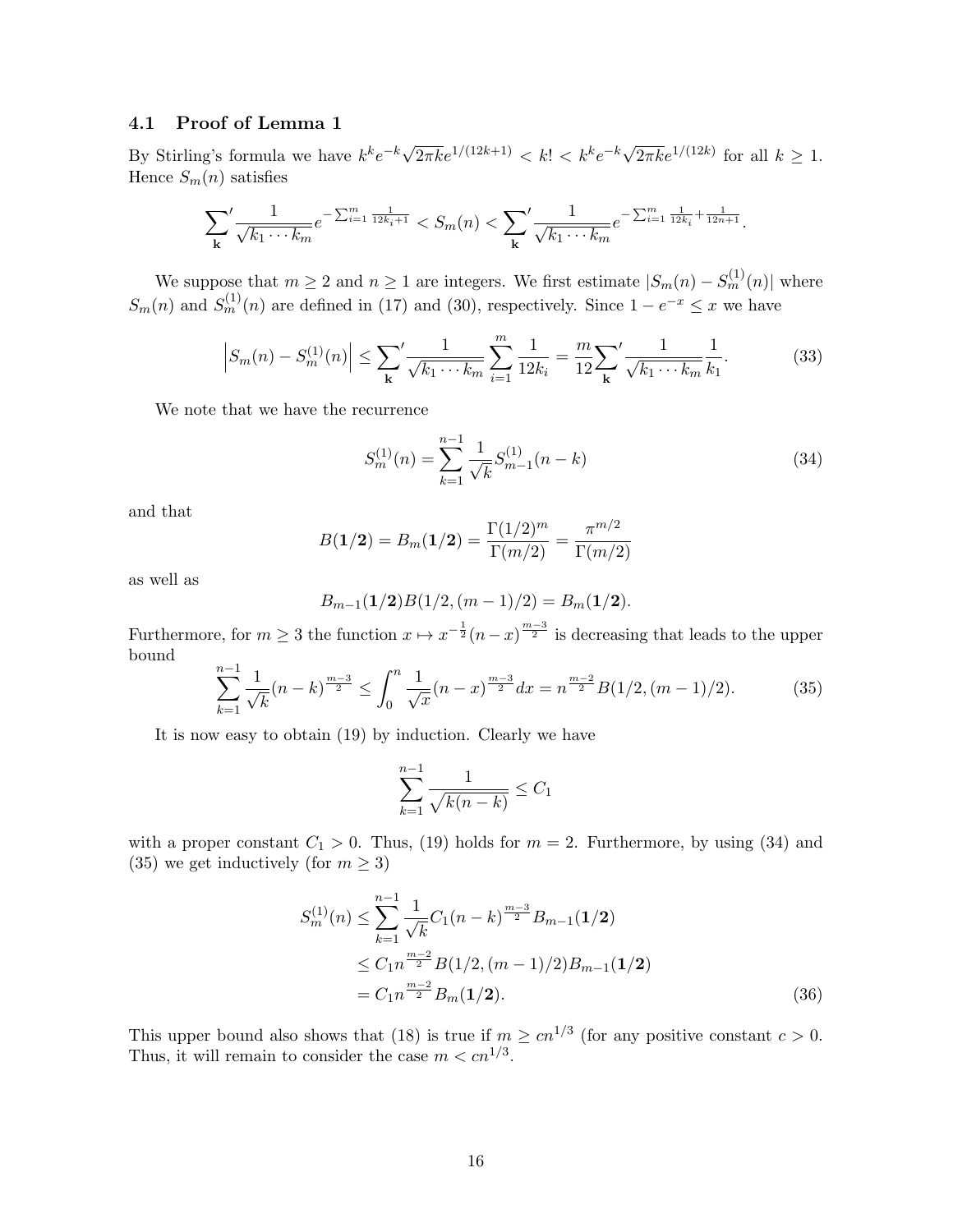Another application of the upper bound (19) leading to the following upper bound

$$
\sum_{\mathbf{k}} \frac{1}{\sqrt{k_1 \cdots k_m}} \frac{1}{k_1} = \sum_{k=1}^{n-1} \frac{1}{k \sqrt{k}} S_{m-1}^{(1)}(n-k)
$$
  
=  $O\left(B_{m-1}(1/2) \sum_{k=1}^{n-1} \frac{1}{k \sqrt{k}} (n-k)^{\frac{m-3}{2}}\right).$ 

Since  $B_{m-1}(1/2) = O(\sqrt{m} B_m(1/2))$  and

$$
\sum_{k=1}^{n-1} \frac{1}{k\sqrt{k}} (n-k)^{\frac{m-3}{2}} = O\left(n^{\frac{m-3}{2}}\right)
$$

we directly obtain

$$
\sum_{\mathbf{k}} \frac{1}{\sqrt{k_1 \cdots k_m}} \frac{1}{k_1} = O\left(B(1/2) m^{\frac{1}{2}} n^{\frac{m}{2} - \frac{3}{2}}\right).
$$
 (37)

Together with (33) we, thus, find

$$
\left|S_m(n) - S_m^{(1)}(n)\right| = O\left(B(1/2)m^{\frac{3}{2}}n^{\frac{m}{2}-\frac{3}{2}}\right).
$$

In order to complete the proof of (18) it remains to show that

$$
S_m^{(1)}(n) = n^{\frac{m}{2}-1} B_m(\mathbf{1}/2) \left( 1 + O\left(\frac{m^{3/2}}{\sqrt{n}}\right) \right)
$$
 (38)

holds for  $m < cn^{1/3}$ . For this purpose we use (again) induction and the simplest form of the Euler-MacLaurin formula [19], namely

$$
\sum_{n=a}^{b} f(n) = \int_{a}^{b} f(x) dx + \frac{f(a) + f(b)}{2} + \int_{a}^{b} \left( x - \lfloor x \rfloor - \frac{1}{2} \right) f'(x) dx,
$$

where  $f(x)$  is continuously differentiable and  $a < b$  are integers. For example, we obtain the asymptotic relation

$$
S_2^{(1)}(n) = \sum_{k=1}^{n-1} \frac{1}{\sqrt{k(n-k)}}
$$
  
=  $\int_1^{n-1} \frac{dx}{\sqrt{x(n-x)}} + O(n^{-1/2}) + O\left(\int_1^{n-1} \frac{dx}{\sqrt{x^3(n-x)}}\right)$   
=  $B(1/2, 1/2) + O(n^{-1/2})$  (39)

that is in accordance with (38).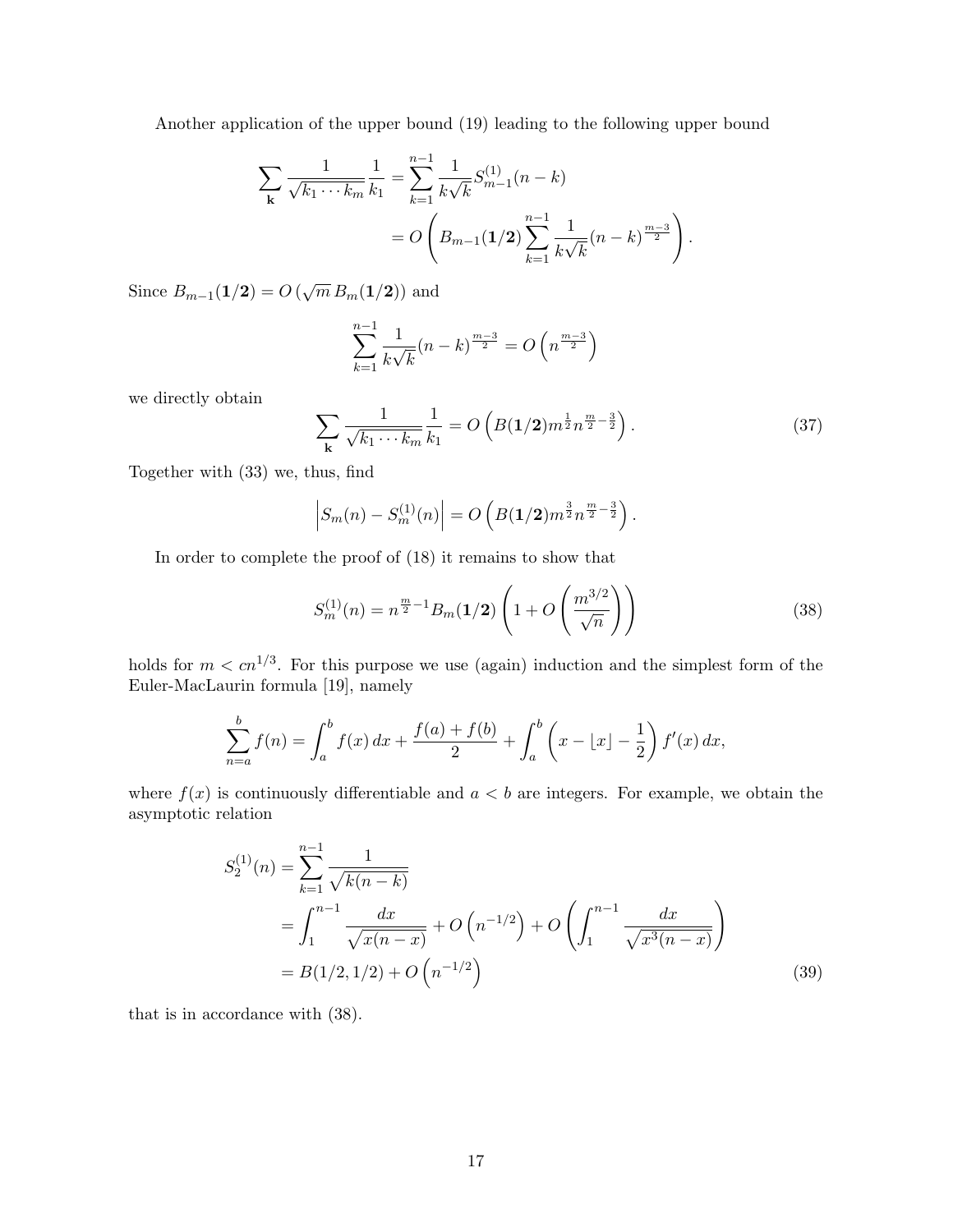Furthermore we find for  $m \geq 3$ 

$$
\sum_{k=1}^{n-1} \frac{1}{\sqrt{k}} (n-k)^{\frac{m-3}{2}} = \int_{1}^{n-1} \frac{1}{\sqrt{x}} (n-x)^{\frac{m-3}{2}} dx + O\left(n^{\frac{m-3}{2}}\right)
$$
  
+  $O\left(\int_{1}^{n-1} x^{-3/2} (n-x)^{\frac{m-3}{2}} dx\right) + O\left(m \int_{1}^{n-1} x^{-1/2} (n-x)^{\frac{m-5}{2}} dx\right)$   
=  $n^{\frac{m-2}{2}} B(1/2, (m-1)/2) + O\left(n^{\frac{m-3}{2}}\right) + O\left(\sqrt{m} n^{\frac{m-4}{2}}\right)$   
=  $n^{\frac{m-2}{2}} B(1/2, (m-1)/2) \left(1 + O\left(\sqrt{\frac{m}{n}}\right)\right).$ 

With the help of these expansions we will prove  $(38)$  by induction on m. For notational convenience we write  $O_C(X)$  for a term that is absolutely bounded by  $\leq C |X|$ , that is, we specify the implicit constant.

We already mentioned that (38) holds for  $m = 2$ , see (39). Actually we can prove (38) for every fixed  $m \geq 2$  (we just have to apply the inductive method a finite number of times). Hence, we can assume that (38) holds for  $m \leq m_0$ , where  $m_0 \geq 2$  is a fixed but arbitrary integer. Now suppose that  $m > m_0$  and that (38) holds for  $m - 1$ :

$$
S_{m-1}^{(1)}(n) = n^{\frac{m-3}{2}} B_{m-1}(\mathbf{1}/2) \left(1 + O_C\left(\frac{(m-1)^{3/2}}{\sqrt{n}}\right)\right).
$$

By (34) we, thus, obtain

$$
S_m^{(1)}(n) = \sum_{k=1}^{n-1} \frac{1}{\sqrt{k}} (n-k)^{\frac{m-3}{2}} B_{m-1}(1/2) \left( 1 + O_C\left(\frac{(m-1)^{3/2}}{\sqrt{n-k}}\right) \right)
$$
  
=  $n^{\frac{m-2}{2}} B(1/2, (m-1)/2) B_{m-1}(1/2) \left( 1 + O\left(\sqrt{\frac{m}{n}}\right) \right)$   
+  $O_C\left( (m-1)^{3/2} n^{\frac{m-3}{2}} B(1/2, (m-2)/2) B_{m-1}(1/2) \left( 1 + O\left(\sqrt{\frac{m}{n}}\right) \right) \right).$ 

Now note that  $(m-1)^{3/2} \leq m^{3/2}(1-c_1/m)$ , where the constant  $c_1 > 0$  is certainly  $\leq \frac{3}{2}$  $\frac{3}{2}$ . However, if m is sufficiently large (say  $m \geq m_0$ ) then we can assume that  $c_1 > 1$ . Furthermore we have

$$
B(1/2,(m-2)/2)B_{m-1}(1/2)\leq B_m(1/2)(1+c_2/m),
$$

where  $c_2 > \frac{1}{2}$  $\frac{1}{2}$ . However, if *m* is sufficiently large then we can assume that  $c_2 < \frac{2}{3}$  $\frac{2}{3}$ . Consequently we have

$$
S_m^{(1)}(n) = n^{\frac{m-2}{2}} B_m(1/2) \left( 1 + O\left(\sqrt{\frac{m}{n}}\right) + O_C\left(\frac{m^{3/2}}{\sqrt{n}} \left(1 - \frac{c_1}{m}\right) \left(1 + \frac{c_2}{m}\right) \left(1 + O\left(\sqrt{\frac{m}{n}}\right)\right) \right) \right).
$$

Recall that we only have to consider the case, where  $m < cn^{3/2}$ , where  $c > 0$  can be arbitrarily chosen. Since  $c_1 > 1$  and  $c_2 < \frac{2}{3}$  we can choose  $c > 0$  properly such that

$$
\left(1 - \frac{c_1}{m}\right)\left(1 + \frac{c_2}{m}\right)\left(1 + O\left(\sqrt{\frac{m}{n}}\right)\right) \le 1 - \frac{1}{4m}
$$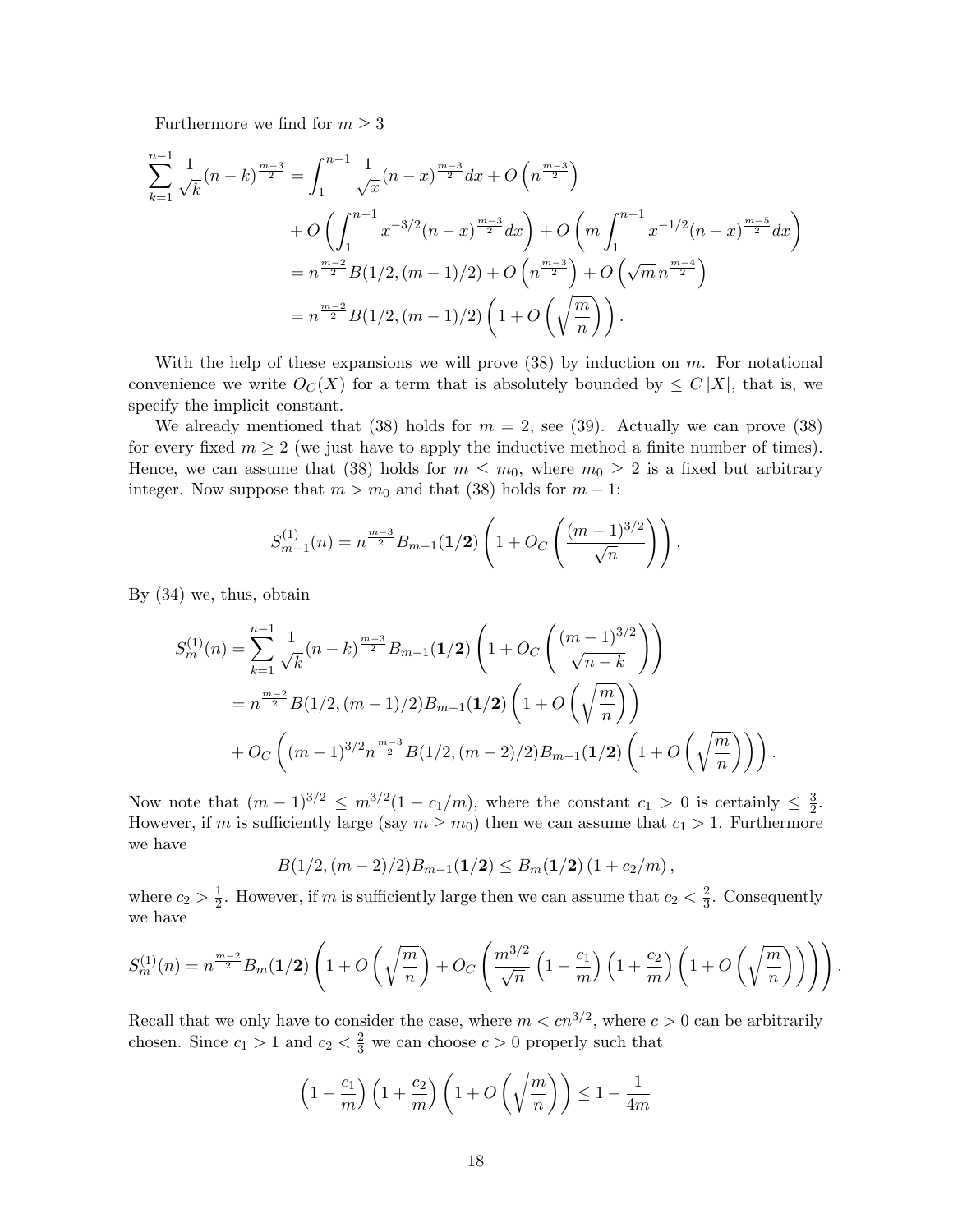for  $m_0 \le m < cn^{3/2}$ . Finally, by adjusting C we also assure that

$$
O_C\left(\frac{m^{3/2}}{\sqrt{n}}\left(1-\frac{1}{4m}\right)\right) + O\left(\sqrt{\frac{m}{n}}\right) = O_C\left(\frac{m^{3/2}}{\sqrt{n}}\right)
$$

for  $m < cn^{3/2}$ . Hence, (38) follows for all  $m < cn^{3/2}$  and we are done.

### 4.2 Proof of Lemma 2

We recall that a convex polytope is the intersection of finitely many half spaces. Thus, in order to cover  $\Theta \setminus \mathcal{S}$  and estimate  $D_n - D_n^{(\mathcal{S})}$  as in (27) of Lemma 2, we just have to consider the union of finitely many half spaces. Furthermore, by concavity of  $\prod_i \theta_i^{k_i}$ , it follows that the optimal choice of  $\theta = (\theta_1, \ldots, \theta_m)$  has to be on the boundary of S. In other words,  $\mathbf{k}/n \notin \mathcal{S}$ implies that there exists a half space H such that  $\mathbf{k} \in n(H \cap \Theta)$ . Therefore it is sufficient to consider just one half space H and take the optimum  $\theta$  on the boundary  $\partial H$ .

Without loss of generality we can assume that the boundary  $\partial H$  is given by the equation

$$
a_1\theta_1 + a_2\theta_2 + \dots + a_{m-1}\theta_{m-1} = 1,
$$

where  $a_{m-1} \neq 0$ . (If all coefficients are non-zero we can use the equation  $\theta_1 + \cdots + \theta_m = 1$  to eliminate one variable.) Of course we only consider half spaces with the property that  $H \cap \Theta$ is a  $(m-2)$ -dimensional polytope of positive  $(m-2)$ -dimensional volume.

The difference  $D_n - D_n^{(S)}$  that we need to estimate is then consisting of the following sums

$$
S = \sum_{\mathbf{k} \in n(H \cap \Theta)} \binom{n}{\mathbf{k}} \max_{\boldsymbol{\theta} \in \partial H \cap \Theta} \prod_{i=1}^{m} \theta_i^{k_i}
$$
(40)

which we now evaluate. In what follows we assume that  $k_i > 0$  for all  $i = 1, \ldots, m$ . If  $k_i = 0$ then the problem is reduced to a lower dimensional one, where we can assume by induction that the corresponding contribution is certainly smaller.

It is also convenient to consider  $\mathbf{k} = (k_1, \ldots, k_m)$  as continuous non-negative variables with  $k_1 + \cdots + k_m = n.$  Clearly,  $\binom{n}{k}$  $\mathbf{k}$ ) as well as  $\prod_{i=1}^{m} \theta_i^{k_i}$  are then well defined, too.

If  $\mathbf{k}_0 = (k_{1,0}, \ldots, k_{m,0}) \in \mathbb{R}(\partial H \cap \Theta)$ , that is, if

$$
\sum_{i=1}^{m} k_{i,0} = n \quad \text{and} \quad \sum_{i=1}^{m-1} a_i k_{i,0} = n \tag{41}
$$

.

then

$$
\max_{\boldsymbol{\theta}\in\partial H\cap\Theta}\prod_{i=1}^m\theta_i^{k_{i,0}}=\prod_{i=1}^m\left(\frac{k_{i,0}}{n}\right)^{k_{i,0}}
$$

Let's fix such a situation for some  $\mathbf{k}_0 = (k_{1,0}, \ldots, k_{m,0}) \in n(\partial H \cap \Theta)$  with  $k_{i,0} > 0$  and set  $\theta_{i,0} = k_{i,0}/n$ . (If  $k_{m,0} = 0$  then the problem is reduced by one dimension.) We are now searching for all non-negative  $\mathbf{k} \in n\Theta$  (that is,  $k_1 + \cdots + k_m = n$  and  $k_i \geq 0$ ) for which

$$
\max_{\boldsymbol{\theta} \in \partial H \cap \Theta} \prod_{i=1}^{m} \theta_i^{k_i} = \prod_{i=1}^{m} \theta_{i,0}^{k_i}.
$$
\n(42)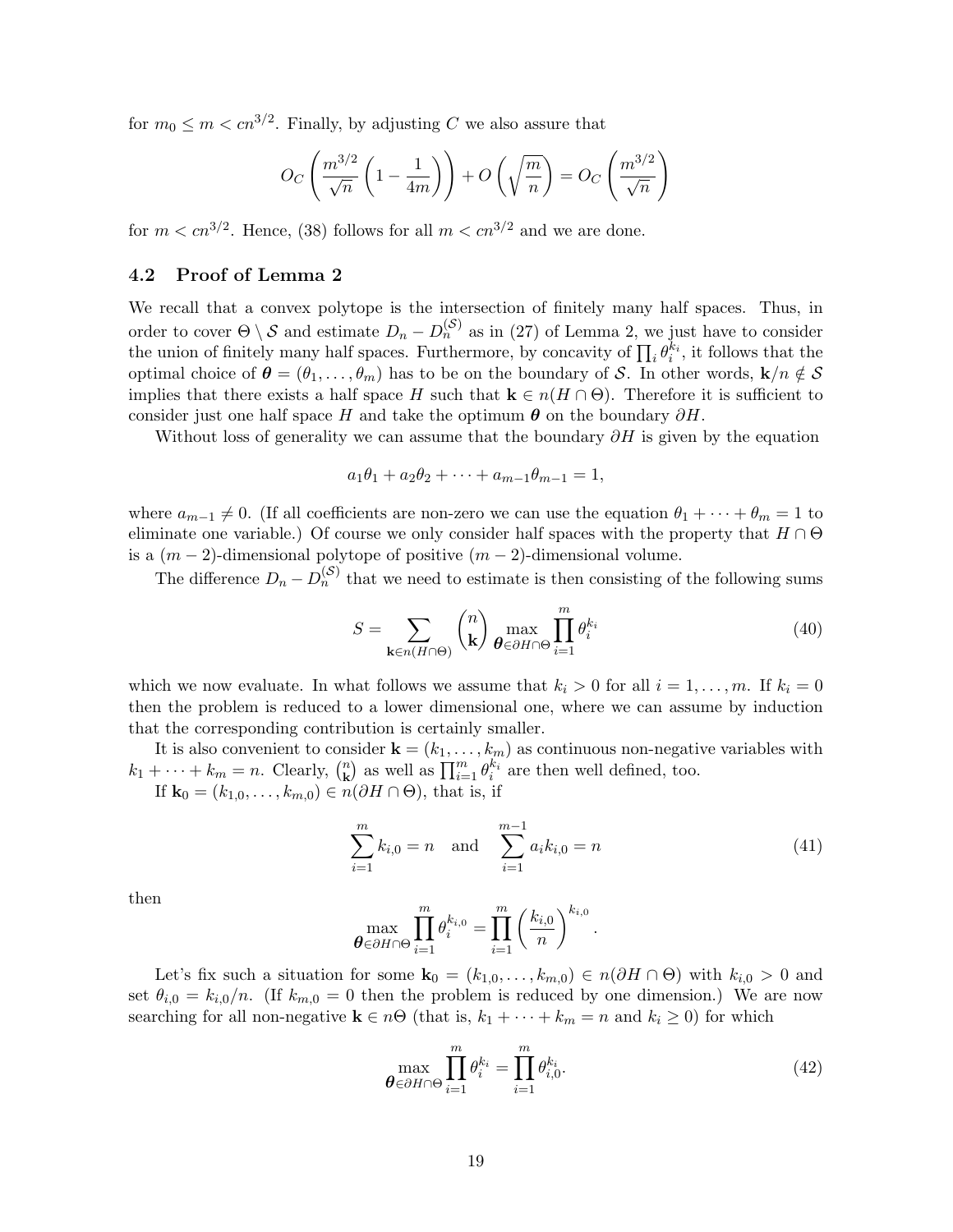needed to estimate the sum (40). It is not difficult to check that all solutions can be written as

$$
k_i = k_{i,0} + \ell_i
$$

where all  $\ell_i$ ,  $1 \leq i \leq m-1$ , are parametrized by  $\ell_m$ :

$$
\ell_i = \frac{k_{i,0}}{k_{m,0}} (1 - a_i) \ell_m, \quad 1 \le i \le m - 1.
$$
\n(43)

For the proof we parametrize  $\theta \in \partial H \cap \Theta$  by  $\theta_1, \ldots, \theta_{m-2}$  so that  $\theta_{m-1}$  and  $\theta_m$  are given by

$$
\theta_{m-1} = \frac{1}{a_{m-1}} - \sum_{i=1}^{m-2} \frac{a_i}{a_{m-1}} \theta_i,
$$

$$
\theta_m = \frac{a_{m-1} - 1}{a_{m-1}} + \sum_{i=1}^{m-2} \frac{a_i - a_{m-1}}{a_{m-1}} \theta_i.
$$

Since our optimum is assumed to be in the interior of  $\partial H \cap \Theta$  and by the concavity property of the mapping  $\theta \mapsto \sum_i k_i \log \theta_i$  it follows that **k** has to satisfy (besides (41)) the system of equations

$$
\frac{\partial}{\partial \theta_i} \sum_{i=1}^m k_i \log \theta_{i,0} = \frac{k_i}{\theta_{i,0}} - \frac{k_{m-1}}{\theta_{m-1,0}} \frac{a_i}{a_{m-1}} + \frac{k_m}{\theta_{m,0}} \frac{a_i - a_{m-1}}{a_{m-1}} = 0, \quad 1 \le i \le m-2.
$$

Clearly  $k_i = k_{i,0}$  satisfy this system of equations. If we set  $\ell_i = k_i - k_{i,0}, 1 \le i \le m$ , then we certainly have  $\sum_i \ell_i = 0$  and

$$
\frac{\ell_i}{\theta_{i,0}} - \frac{\ell_{m-1}}{\theta_{m-1,0}} \frac{a_i}{a_{m-1}} + \frac{\ell_m}{\theta_{m,0}} \frac{a_i - a_{m-1}}{a_{m-1}} = 0, \quad 1 \le i \le m-2,
$$

that is, we have  $m-1$  homogeneous equations for m variables. It is easy to check that the one dimensional solution is just (43) and this completes the proof of (43).

It is not difficult to observe that for every  $\mathbf{k} \in n\Theta^{\circ}$  there is a uniquely defined  $\mathbf{k}_0 =$  $\mathbf{k}_0(k_1,\ldots,k_{m-1})\in n(\partial H\cap\Theta)$  such that

$$
k_i = k_{i,0} \left( 1 + \frac{k_m - k_{m,0}}{k_{m,0}} (1 - a_i) \right), \quad 1 \le i \le m.
$$

By setting  $\lambda = \ell_m/k_{m,0}$  one finds  $k_i = k_{i,0}(1+\lambda(1-a_i))$  and consequently we have one equation

$$
\sum_{i=1}^{m-1} \frac{a_i k_i}{1 + \lambda (1 - a_i)} = n
$$

for computing  $\lambda = \lambda(k_1, \ldots, k_{m-1})$  from which we obtain  $k_{i,0} = k_{i,0}(k_1, \ldots, k_{m-1}) = k_i/(1 +$  $\lambda(1-a_i)$ ). We note again that  $k_i$  and  $k_{i,0}$  are considered as continuous variables. We also note that for  $\mathbf{k} \in n(\partial H \cap \Theta)$  we have  $\lambda = 0$  or equivalently  $k_{i,0} = k_i$ .

First we study those situations, where  $k_i$  and  $k_{i,0}$  do not differ too much. More precisely we suppose that  $|\lambda| \leq c_0$  for a sufficiently small constant  $c_0 > 0$ . Since  $\ell_i/k_{i,0} = \lambda(1 - a_i)$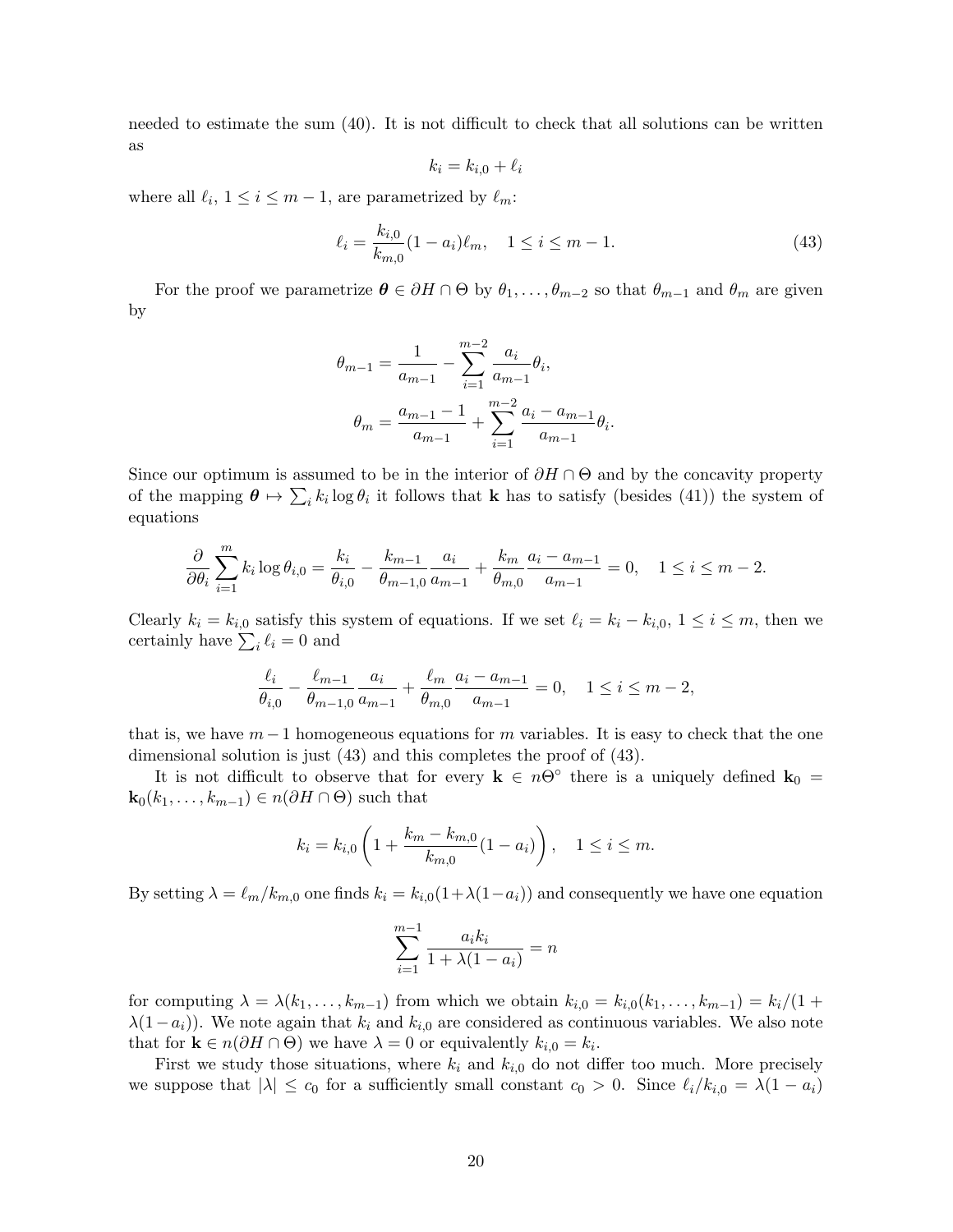this means that  $|k_i - k_{i,0}| \le c_0 |1 - a_i| k_{i,0}$ . We will next show that the derivatives  $\frac{\partial}{\partial k_j} k_{i,0}$  are bounded if  $c_0$  is sufficiently small. By implicit differentiation we have

$$
\frac{\partial \lambda}{\partial k_j} = a_j (1 + \lambda (1 - a_j)) \left( \sum_{i=1}^{m-1} \frac{a_i (1 - a_i) k_i}{(1 + \lambda (1 - a_i))^2} \right)^{-1}.
$$

Note that (with the convention  $a_m = 0$ )

$$
\sum_{i=1}^{m-1} a_i (1 - a_i) k_{i,0} = -\sum_{i=1}^m (1 - a_i)^2 k_{i,0} \neq 0.
$$

Consequently

$$
\sum_{i=1}^{m-1} \frac{a_i(1-a_i)k_i}{(1+\lambda(1-a_i))^2} = \sum_{i=1}^{m-1} \frac{a_i(1-a_i)k_{i,0}}{1+\lambda(1-a_i)}
$$
  
= 
$$
\sum_{i=1}^{m-1} a_i(1-a_i)k_{i,0}(1+O(c_0(1-a_i))
$$
  
= 
$$
-\sum_{i=1}^{m} (1-a_i)^2k_{i,0} + O\left(c_0 \sum_{i=1}^{m-1} \max_j |a_j|(1-a_i)^2 k_{i,0}\right)
$$
  
= 
$$
-\sum_{i=1}^{m} (1-a_i)^2k_{i,0}(1+O(c_0)))
$$

leads to

$$
\frac{\partial \lambda}{\partial k_j} = O\left( \left( \sum_{i=1}^m (1 - a_i)^2 k_{i,0} \right)^{-1} \right).
$$

Thus, if  $a_i \neq 1$  we have

$$
\frac{\partial k_{i,0}}{\partial k_j} = \frac{\delta_{ij}}{1 + \lambda(1 - a_i)} - \frac{k_i(1 - a_i)}{(1 + \lambda(1 - a_i))^2} \frac{\partial \lambda}{\partial k_j}
$$

$$
= O(1) + O\left(\frac{k_{i_0}(1 - a_i)}{\sum_{i=1}^{m-1} (1 - a_i)^2 k_{i,0}}\right)
$$

$$
= O(1) + O((1 - a_i)^{-1}) = O(1).
$$

If  $a_i = 1$  then we trivially have  $\frac{\partial}{\partial k_j} k_{i,0} = O(1)$ .

Let  $\mathcal{K}_0$  denote the set of  $\mathbf{k} = (k_1, \ldots, k_m) \in n\Theta$  with  $k_i > 0$ , for which  $|\ell_i|/k_{i,0} \leq |1 - a_i|c_0$ and  $\mathcal{K}_1$  the remaining  $\mathbf{k} \in n\Theta$  with  $k_i > 0$ . We now use the representation

$$
\binom{n}{k} \max_{\theta \in \partial H \cap \Theta} \prod_{i=1}^{m} \theta_i^{k_i} = \binom{n}{k} \prod_{i=1}^{m} \theta_{i,0}^{k_i}
$$

$$
= \binom{n}{k_0} \prod_{i=1}^{m} \theta_{i,0}^{k_{i,0}} \prod_{i=1}^{m} \frac{\Gamma(k_{i,0} + 1)k_{i,0}^{k_i - k_{i,0}}}{\Gamma(k_i + 1)},
$$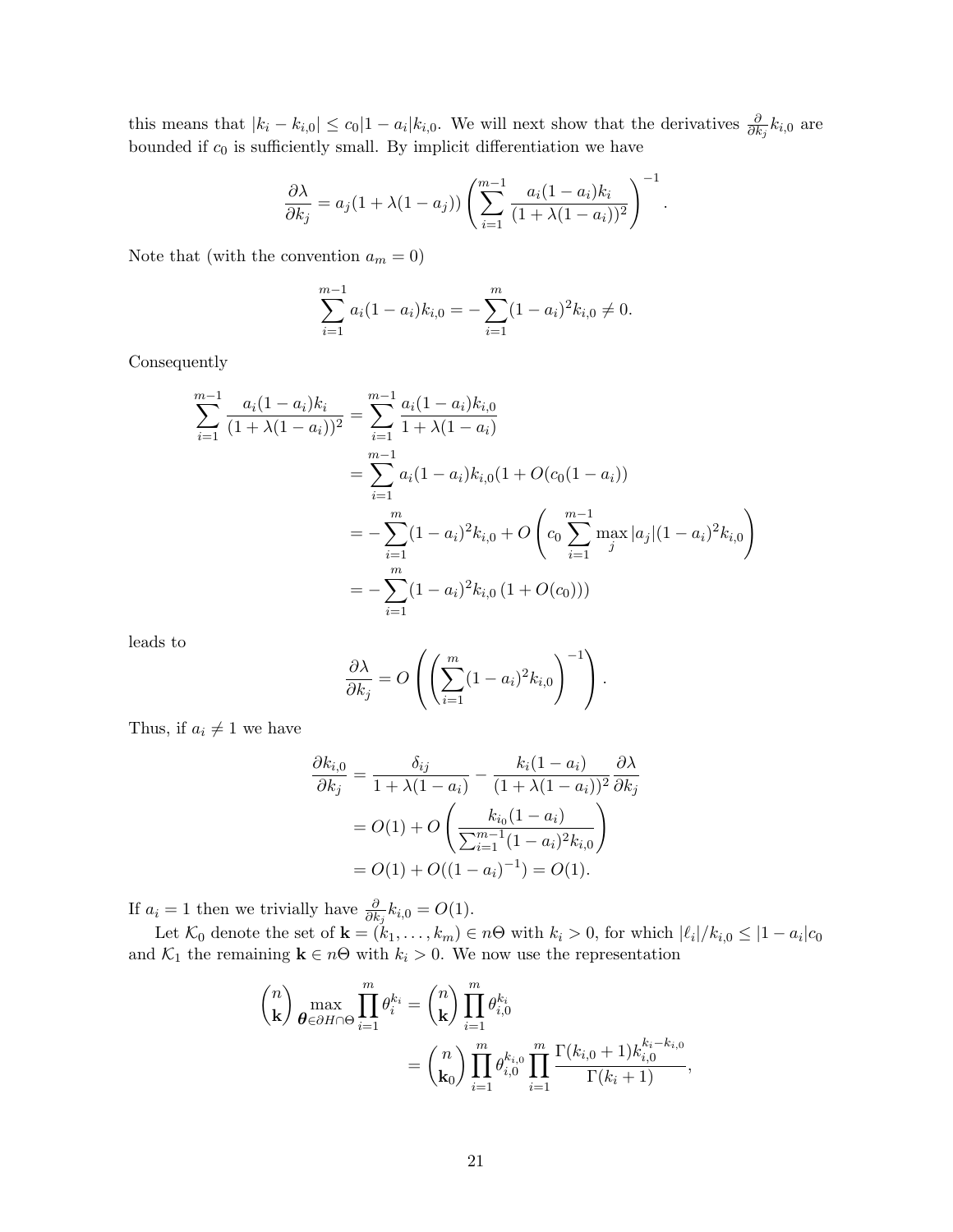where  $\theta_{i,0} = k_{i,0}/n$ . If  $\mathbf{k} \in \mathcal{K}_0$  we get uniformly (for some constant  $c_1 > 0$ )

$$
\binom{n}{k} \max_{\theta \in \partial H \cap \Theta} \prod_{i=1}^{m} \theta_i^{k_i} = O\left(\sqrt{\frac{n}{k_{1,0} \cdots k_{m,0}}} \exp\left(-c_1 \sum_{i=1}^{m} \frac{\ell_i^2}{k_{i,0}}\right)\right)
$$
  
= 
$$
O\left(\sqrt{\frac{n}{k_{1,0} \cdots k_{m,0}}} \exp\left(-c_1 \frac{\ell_m^2}{k_{m,0}^2} \sum_{i=1}^{m} k_{i,0} (1 - a_i)^2\right)\right),
$$

whereas for  $\mathbf{k} \in \mathcal{K}_1$  we have uniformly

$$
\binom{n}{\mathbf{k}}\max_{\boldsymbol{\theta}\in\partial H\cap\Theta}\prod_{i=1}^m\theta_i^{k_i}=O\left(\sqrt{\frac{n}{k_{1,0}\cdots k_{m,0}}}\exp\left(-c_1c_0^2\sum_{i=1}^m k_{i,0}(1-a_i)^2\right)\right).
$$

We start by estimating the sum

$$
S_0 = \sum_{\mathbf{k}\in\mathcal{K}_0} {n \choose \mathbf{k}} \max_{\boldsymbol{\theta}\in\partial H\cap\Theta} \prod_{i=1}^m \theta_i^{k_i}
$$
  
=  $O\left(\sum_{\mathbf{k}\in\mathcal{K}_0} \sqrt{\frac{n}{k_{1,0}\cdots k_{m,0}}} \exp\left(-c_1 \frac{\ell_m^2}{k_{m,0}^2} \sum_{i=1}^m k_{i,0} (1-a_i)^2\right)\right).$ 

At this step we can replace the sum by an integral since we know that the derivatives  $\frac{\partial}{\partial k_j} k_{i,0}$ are all uniformly bounded and the upper bound is (up to constant) stable if we replace  $k_{i,0}$  by  $k_{i,0} + O(1)$ . Consequently we have

$$
S_0 = O\left(\int_{\mathcal{K}_0} \sqrt{\frac{n}{k_{1,0} \cdots k_{m,0}}} \exp\left(-c_1 \frac{\ell_m^2}{k_{m,0}^2} \sum_{i=1}^m k_{i,0} (1 - a_i)^2\right) dk_1 \cdots dk_{m-1},\right)
$$

where  $k_{i,0}$  and  $\ell_m$  are considered as functions in  $k_1, \ldots, k_{m-1}$ .

In a next step we substitute  $k_1, \ldots, k_{m-1}$  by  $k_{1,0}, \ldots, k_{m-2,0}$  and  $\ell_m$ . Recall that  $k_{m-1,0}$ and  $k_{m,0}$  are well defined if  $k_{1,0},\ldots,k_{m-2,0}$  are given:

$$
k_{m-1,0} = \frac{n}{a_{m-1}} - \sum_{j=1}^{m-2} \frac{a_j}{a_{m-1}} k_{j,0},
$$
  

$$
k_{m,0} = n \frac{a_{m-1} - 1}{a_{m-1}} + \sum_{j=1}^{m-2} \frac{a_j - a_{m-1}}{a_{m-1}} k_{j,0}.
$$

Thus, this substitution mapping is given by

$$
k_i = k_{i,0} \left( 1 + \ell_m \frac{1 - a_i}{k_{m,0}} \right) = k_{i,0} \left( 1 + \ell_m \frac{1 - a_i}{n \frac{a_{m-1} - 1}{a_{m-1}} + \sum_{j=1}^{m-2} \frac{a_j - a_{m-1}}{a_{m-1}} k_{j,0}} \right)
$$

for  $1 \leq i \leq m-2$  and by

$$
k_{m-1} = k_{m-1,0} \left( 1 + \ell_m \frac{1 - a_{m-1}}{k_{m,0}} \right)
$$
  
= 
$$
\left( \frac{n}{a_{m-1}} - \sum_{j=1}^{m-2} \frac{a_j}{a_{m-1}} k_{j,0} \right) \left( 1 + \ell_m \frac{1 - a_{m-1}}{n \frac{a_{m-1}-1}{a_{m-1}} + \sum_{j=1}^{m-2} \frac{a_j - a_{m-1}}{a_{m-1}} k_{j,0}} \right).
$$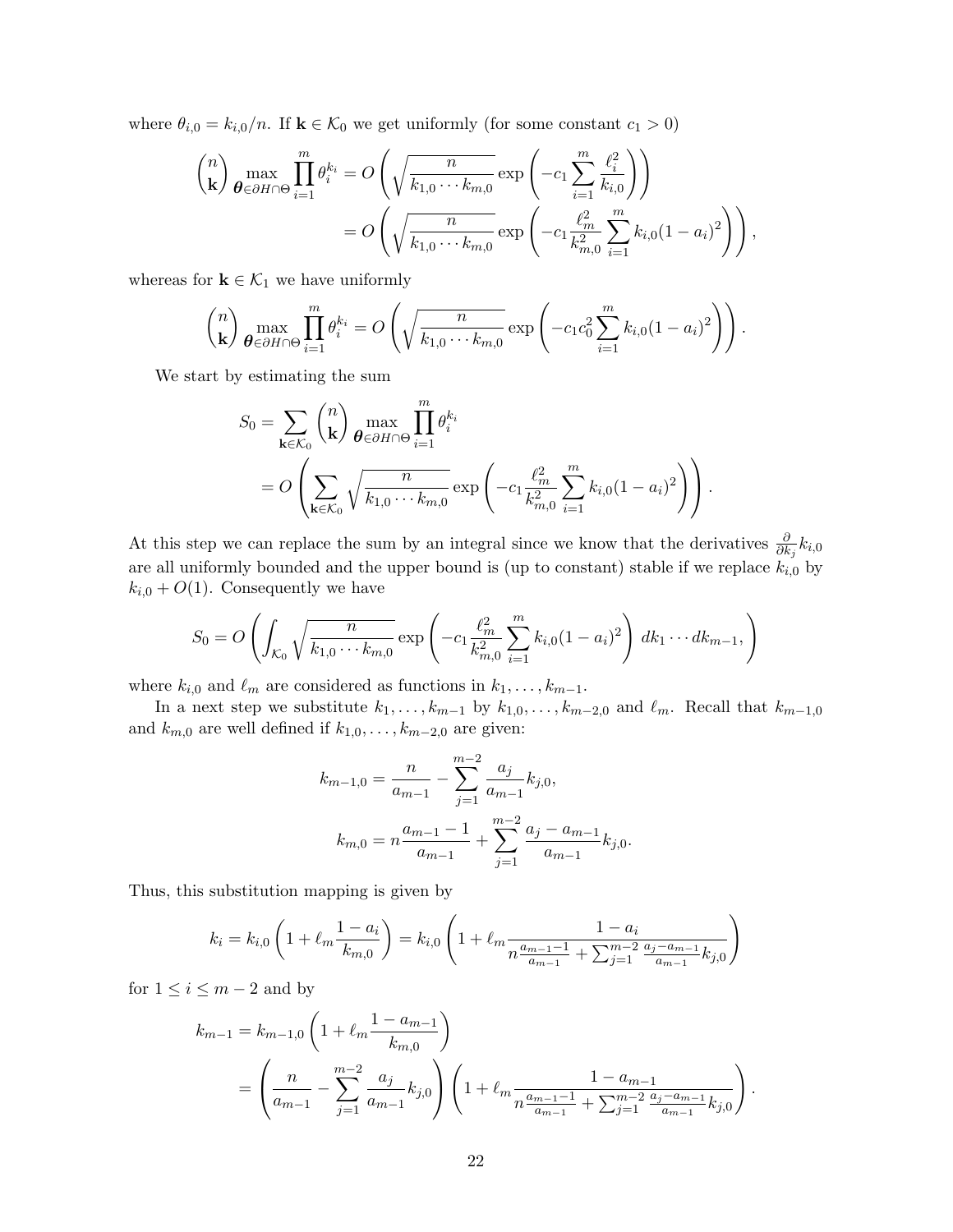It is an easy (and nice) exercise to show that the functional determinant of this mapping is given by

$$
\frac{\partial (k_1,\ldots,k_{m-1})}{\partial (k_{1,0},\ldots,k_{m-2,0},\ell_m)}=-\frac{1}{a_{m-1}k_{m,0}}\sum_{i=1}^mk_{i,0}(1-a_i)^2\cdot(1+O(\ell_m/k_{m,0}))\,.
$$

Hence, by assuming that  $\lambda = \ell_m/k_{m,0}$  is sufficiently small, the sum  $S_0$  is also upper bounded by

$$
S_0 = O\left(\int_{\mathcal{K}_{0,0}} \sqrt{\frac{n}{k_{1,0} \cdots k_{m,0}}} \exp\left(-c_1 \frac{\ell_m^2}{k_{m,0}^2} \sum_{i=1}^m k_{i,0} (1 - a_i)^2\right) \cdot \frac{\sum_{i=1}^m k_{i,0} (1 - a_i)^2}{k_{m,0}} dk_{1,0} \cdots dk_{m-2,0} d\ell_m\right)
$$

where  $\mathcal{K}_{0,0}$  is the corresponding image set. We are now ready to integrate. Since

$$
\int_{|\ell_m| \le c_0 k_{m,0}} \exp\left(-c_1 \frac{\ell_m^2}{k_{m,0}^2} \sum_{i=1}^m k_{i,0} (1 - a_i)^2\right) d\ell_m = O\left(\frac{k_{m,0}}{\sqrt{\sum_{i=1}^m k_{i,0} (1 - a_i)^2}}\right),
$$

$$
\sum_{i=1}^m k_{i,0} (1 - a_i)^2 = O(n),
$$

and

$$
\int_{\partial H \cap \Theta} \sqrt{\frac{1}{k_{1,0} \cdots k_{m,0}}} \, dk_{1,0} \cdots dk_{m-2,0} = O\left(n^{\frac{m}{2}-2}\right)
$$

we arrive at

$$
S_0 = O\left(n^{\frac{m}{2}-2}\right).
$$

The remaining sum

$$
S_1 = \sum_{\mathbf{k} \in \mathcal{K}_1} {n \choose \mathbf{k}} \max_{\boldsymbol{\theta} \in \partial H \cap \Theta} \prod_{i=1}^m \theta_i^{k_i}
$$

is more easy to handle. Let us suppose first that  $a_i \neq 1$  for all  $1 \leq i \leq m-1$ . Then we have

$$
\sum_{i=1}^{m} k_{i,0} (1 - a_i)^2 \ge \min_{1 \le i \le m} (1 - a_i)^2 \sum_{i=1}^{m} k_{i,0} = \min_{1 \le i \le m} (1 - a_i)^2 n
$$

and, thus, for  $\mathbf{k} \in \mathcal{K}_1$ 

$$
\binom{n}{\mathbf{k}}\max_{\boldsymbol{\theta}\in\partial H\cap\Theta}\prod_{i=1}^m\theta_i^{k_i}=O\left(\sqrt{\frac{n}{k_{1,0}\cdots k_{m,0}}}\exp\left(-c_2n\right)\right).
$$

This directly implies that

$$
S_1 = O(n^{m-1}e^{-c_2n}) = O(n^{\frac{m}{2}-2}).
$$

It remains to consider the case, where there exists i with  $a_i = 1$ . Let  $I_1$  denote the set of indices, where this occurs and  $I_2 = \{1, 2, ..., m\} \setminus I_1$ . Note that  $I_2 \neq \emptyset$  (since  $a_m = 0$ ). Here we only have the lower bound

$$
\sum_{i=1}^{m} k_{i,0} (1 - a_i)^2 \ge \min_{i \in I_2} (1 - a_i)^2 \sum_{i \in I_2} k_{i,0}.
$$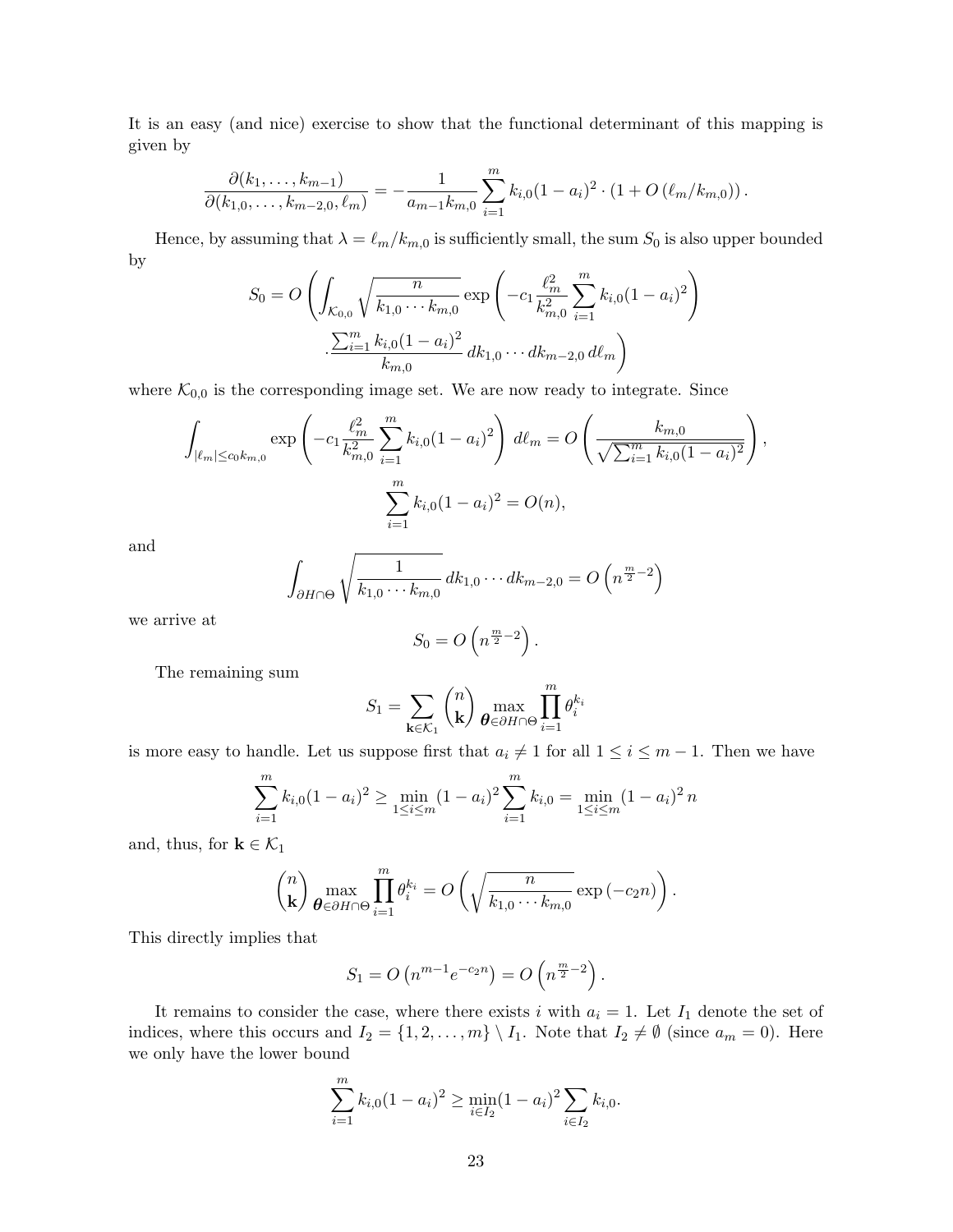Furthermore if  $a_i = 1$  then  $k_i = k_{i,0}$  and consequently

$$
\sum_{i \in I_1} k_i = \sum_{i \in I_1} k_{i,0} \text{ and } \sum_{j \in I_2} k_j = \sum_{j \in I_2} k_{j,0}.
$$

We now use the upper bound

$$
\sum_{\sum_{i \in I_1} k_1} \frac{1}{\sqrt{\prod_{i \in I_1} k_i}} = O\left(K_1^{\frac{|I_1|}{2} - 1}\right)
$$

to conclude that

$$
S_1 = O\left(\sqrt{n} \sum_{K_1=1}^n K_1^{\frac{|I_1|}{2}-1} (n - K_1)^{m - |I_1|} e^{-c_3(n - K_1)}\right)
$$
  
=  $O\left(n^{\frac{|I_1| - 1}{2}}\right)$   
=  $O\left(n^{\frac{m}{2} - 1}\right)$ 

which completes the proof of Lemma 2.

## 4.3 Proof of Lemma 3

Before we start deriving asymptotic properties of  $B_{\mathcal{S}}(\mathbf{k} + 1/\mathbf{2})$ , we collect some comments on

$$
B(\mathbf{k}+\mathbf{1}/2)=\frac{\Gamma\left(k_1+\frac{1}{2}\right)\cdots\Gamma\left(k_m+\frac{1}{2}\right)}{\Gamma\left(k_1+\cdots+k_m+\frac{m}{2}\right)}.
$$

First this formula follows from the following substitution on m-dimensional integrals:

$$
\Gamma(k_1 + \dots + k_m + \frac{m}{2}) B(\mathbf{k} + \mathbf{1}/2) = \int_0^\infty e^{-z} z^{k_1 + \dots + k_m + \frac{m}{2}} z^{m-1} dz \int_{\Theta} \prod_{i=1}^m \theta_i^{k_i - \frac{1}{2}} d\theta
$$
  
= 
$$
\int_0^\infty \int_{\Theta} \prod_{i=1}^m \left( e^{-z\theta_i} (z\theta_i)^{k_i - \frac{1}{2}} \right) z^{m-1} dz d\theta
$$
  
= 
$$
\prod_{i=1}^m \int_0^\infty e^{-z_i} z_i^{k_i - \frac{1}{2}} dz_i,
$$

where  $\theta_m$  abbreviates  $\theta_m = 1 - (\theta_1 + \cdots + \theta_{m-1})$  and the substitution

$$
z_i = z\theta_i
$$
  $(1 \le i \le m - 1),$   $z_m = z(1 - (\theta_1 + \dots + \theta_{m-1}))$ 

has determinant  $z^{m-1}$ .

Second, we can use Stirling's formula to obtain the asymptotic formula

$$
B(\mathbf{k} + \mathbf{1}/2) = \frac{(2\pi)^{\frac{m-1}{2}}}{n^{\frac{m-1}{2}}} \prod_{i=1}^{m} \left(\frac{k_i}{n}\right)^{k_i} \left(1 + O\left(\sum_{i=1}^{m} \frac{1}{k_i + 1}\right)\right).
$$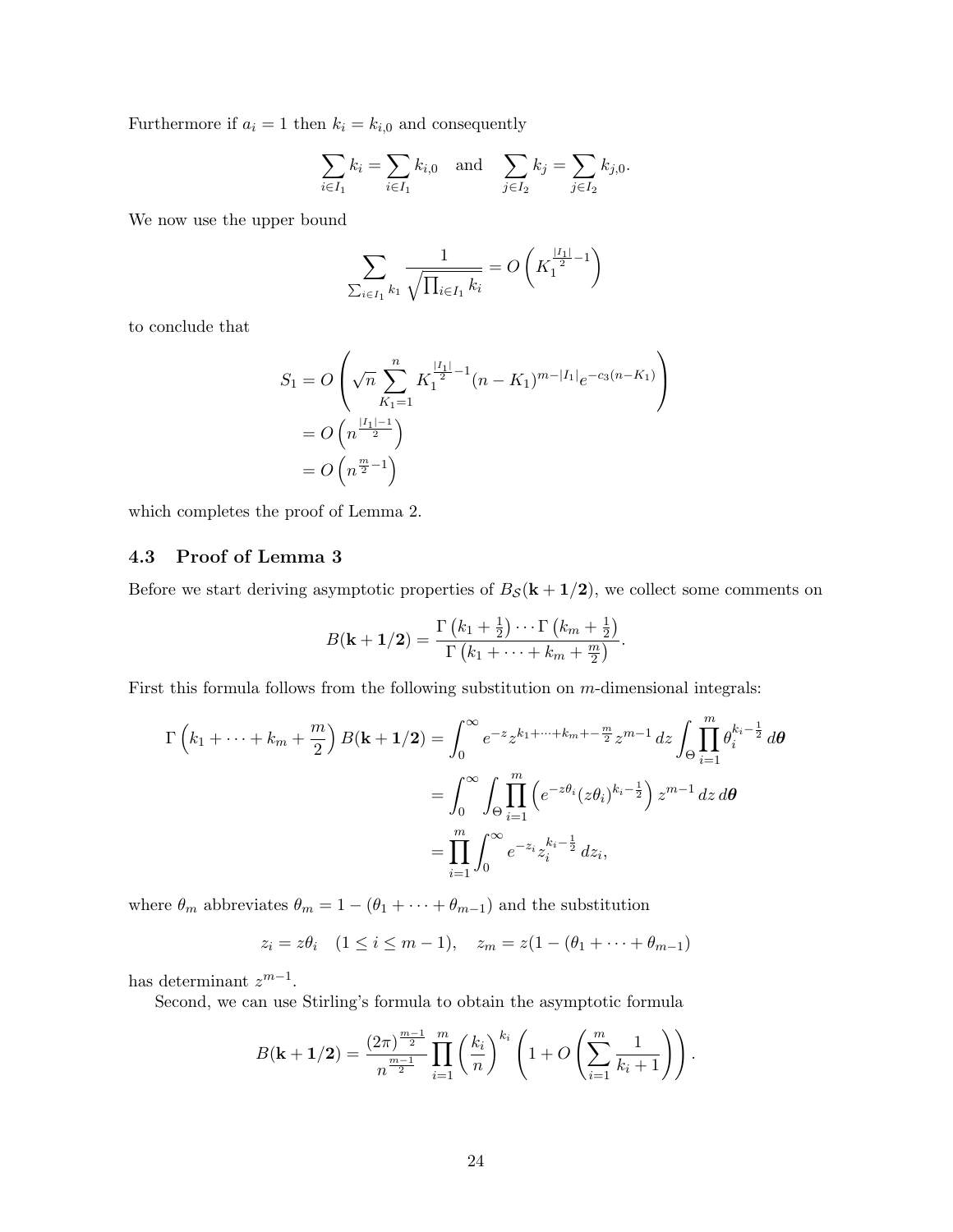Note that we only have to work with Γ-integral, that can be asymptotically evaluated by

$$
\Gamma(k + 1/2) = \int_0^\infty e^{-z} z^{k - \frac{1}{2}} dz
$$
  
= 
$$
\int_{|z - k| \le ck^{\frac{1}{2} + \varepsilon}} e^{-z} z^{k - \frac{1}{2}} dz + O\left(e^{-k} k^k e^{-c^2 k^{2\varepsilon}/2}\right)
$$
  
= 
$$
\sqrt{2\pi} e^{-k} k^k \left(1 + \sum_{\ell=1}^L c_\ell k^{-\ell} + O(k^{-L-1})\right)
$$

for every given integer  $L \geq 0$ , for every  $\varepsilon > 0$ , and for every constant  $c > 0$ , and where  $c_{\ell}$  are certain real constants. We just have to use the saddle point  $z_0 = k$  of the function  $e^{-z}z^k$  and the local expansion

$$
e^{-z}z^{k-\frac{1}{2}} = e^{-k}k^{k-\frac{1}{2}}e^{-(z-k)^2/(2k)}\left(1-\frac{z-k}{2k}+\frac{(z-k)^3}{3k^2}+\cdots\right).
$$

In particular, it is sufficient to consider the integral on the interval  $[k - ck^{\varepsilon}, k + ck^{\varepsilon}]$ . The remaining part of the integral is negligible.

This approach can be directly adapted to the asymptotic evaluation of  $B_{\mathcal{S}}(k + 1/2)$ . By using the same substitution as above we have

$$
\Gamma(k_1 + \dots + k_m + \frac{m}{2}) B_{\mathcal{S}}(\mathbf{k} + \mathbf{1}/2) = \int_0^\infty e^{-z} z^{k_1 + \dots + k_m + \frac{m}{2}} z^{m-1} dz \int_{\mathcal{S}} \prod_{i=1}^m \theta_i^{k_i - \frac{1}{2}} d\theta
$$
  
= 
$$
\int_0^\infty \int_{\mathcal{S}} \prod_{i=1}^m \left( e^{-z\theta_i} (z\theta_i)^{k_i - \frac{1}{2}} \right) z^{m-1} dz d\theta
$$
  
= 
$$
\int_{\text{cone}(\mathcal{S})} \prod_{i=1}^m e^{-z_i} z_i^{k_i - \frac{1}{2}} dz_1 \dots dz_m,
$$
 (44)

where

$$
\text{cone}(\mathcal{S}) = \{z\theta : z \geq 0, \, \theta \in \mathcal{S}\}.
$$

By assumption we have  $\mathbf{k}/n \in \mathcal{S}^-$ , which implies (for a properly chosen constant  $c > 0$ ) that

$$
\prod_{i=1}^m \left[ k_i - c n^{\frac{1}{2} + \varepsilon}, k_i + c n^{\frac{1}{2} + \varepsilon} \right] \subseteq \text{cone}(\mathcal{S}).
$$

Since  $k_i \leq n$  it also follows that

$$
\prod_{i=1}^{m} \left[ k_i - c k_i^{\frac{1}{2} + \varepsilon}, k_i + c k_i^{\frac{1}{2} + \varepsilon} \right] \subseteq \text{cone}(\mathcal{S}).
$$

This implies that

$$
\Gamma(k_1 + \dots + k_m + \frac{m}{2}) B_{\mathcal{S}}(\mathbf{k} + \mathbf{1}/2) = \Gamma(k_1 + \dots + k_m + \frac{m}{2}) B(\mathbf{k} + \mathbf{1}/2)
$$

$$
+ O\left(e^{-k_1 - \dots - k_m} \prod_{i=1}^m k_i^{k_i} \cdot \sum_{i=1}^m k_i^{-L-1}\right)
$$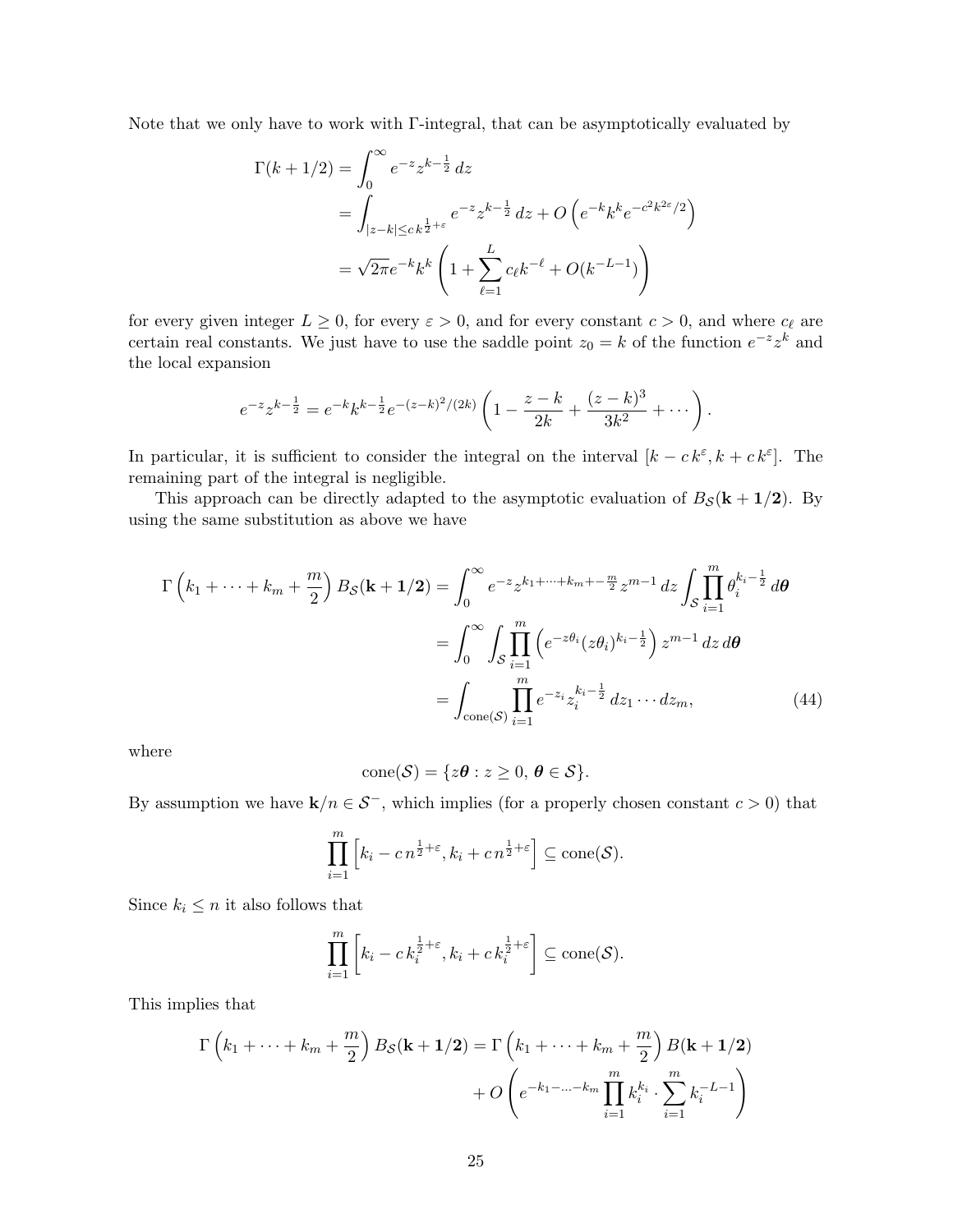and consequently

$$
B_{\mathcal{S}}(\mathbf{k} + \mathbf{1}/2) = B(\mathbf{k} + \mathbf{1}/2) + O\left(n^{-\frac{m-1}{2}} \prod_{i=1}^{m} \left(\frac{k_i}{n}\right)^{k_i} \sum_{i=1}^{m} k_i^{-L-1}\right)
$$
  
=  $B(\mathbf{k} + \mathbf{1}/2) \left(1 + O\left(\sum_{i=1}^{m} k_i^{-L-1}\right)\right).$ 

This proves the first part of Lemma 3.

The proof of the second part is very similar. We start with the integral representation (44) for  $\Gamma(k_1 + \cdots + k_m + \frac{m}{2})$  $\binom{m}{2}$   $B_{\mathcal{S}}(\mathbf{k} + \mathbf{1}/2)$  and consider the derivative with respect to  $k_i$ . By the product rule this leads to in integral representation for

$$
\frac{\partial}{\partial k_i} B_{\mathcal{S}}(\mathbf{k} + \mathbf{1}/2) = \frac{1}{\Gamma(n + \frac{m}{2})} \frac{\partial}{\partial k_i} \left( \Gamma\left(k_1 + \dots + k_m + \frac{m}{2}\right) B_{\mathcal{S}}(\mathbf{k} + \mathbf{1}/2) \right)
$$

$$
- \frac{\Gamma'\left(n + \frac{m}{2}\right)}{\Gamma(n + \frac{m}{2})^2} \Gamma\left(n + \frac{m}{2}\right) B_{\mathcal{S}}(\mathbf{k} + \mathbf{1}/2)
$$

$$
= \frac{1}{\Gamma(n + \frac{m}{2})} \int_{\text{cone}(\mathcal{S})} \log z_i \prod_{i=1}^m e^{-z_i} z_i^{k_i - \frac{1}{2}} dz_1 \cdots dz_m
$$

$$
- \frac{\Gamma'\left(n + \frac{m}{2}\right)}{\Gamma(n + \frac{m}{2})^2} \int_{\text{cone}(\mathcal{S})} \prod_{i=1}^m e^{-z_i} z_i^{k_i - \frac{1}{2}} dz_1 \cdots dz_m.
$$

Next we consider

$$
\sum_{i=1}^{m} k_i \frac{\partial}{\partial k_i} B_{\mathcal{S}}(\mathbf{k+1/2}) - B_{\mathcal{S}}(\mathbf{k+1/2}) \log B_{\mathcal{S}}(\mathbf{k+1/2}),
$$

where we replace  $\log B_{\cal S}({\bf k}+1/2)$  by  $\log B({\bf k}+1/2)+O\left(\sum_{i=1}^m k_i^{-L-1}\right)$ . The appearing integrals over cone (S) can be safely replaced by integrals over  $[0, \infty)^m$  since the dominating part of the integral is (again) contained in S. This means that we can switch between S and Θ without changing the leading asymptotic behavior. Actually the error term from the integration can be upper bounded by

$$
O\left(B(\mathbf{k}+\mathbf{1}/2)\exp\left(-c^2\sum_{k=1}^m k_i^{\varepsilon}\right)\right).
$$

Together with the error from the approximation of  $\log B_{\mathcal{S}}(\mathbf{k} + 1/2)$  by  $\log B(\mathbf{k} + 1/2)$ , that is of the form

$$
O\left(B(\mathbf{k}+\mathbf{1}/2)\sum_{i=1}^m k_i^{-L-1}\right)
$$

we end up with the proposed relation. This completes the proof of Lemma 3.

Remark 2. The above proof method can be extended to derive asymptotic relations for  $B_{\mathcal{S}}(\mathbf{k} + \mathbf{1}/2)$  if  $\mathbf{k}/n \notin \mathcal{S}^-$ . Here we can distinguish between two cases. The first one is the case, where  $\mathbf{k}/n$  is not contained in S and has distance  $\geq n^{-\frac{1}{2}+\varepsilon}$  to S. In this case the box

$$
Q := \prod_{i=1}^{m} \left[ k_i - c n^{\frac{1}{2} + \varepsilon}, k_i + c n^{\frac{1}{2} + \varepsilon} \right]
$$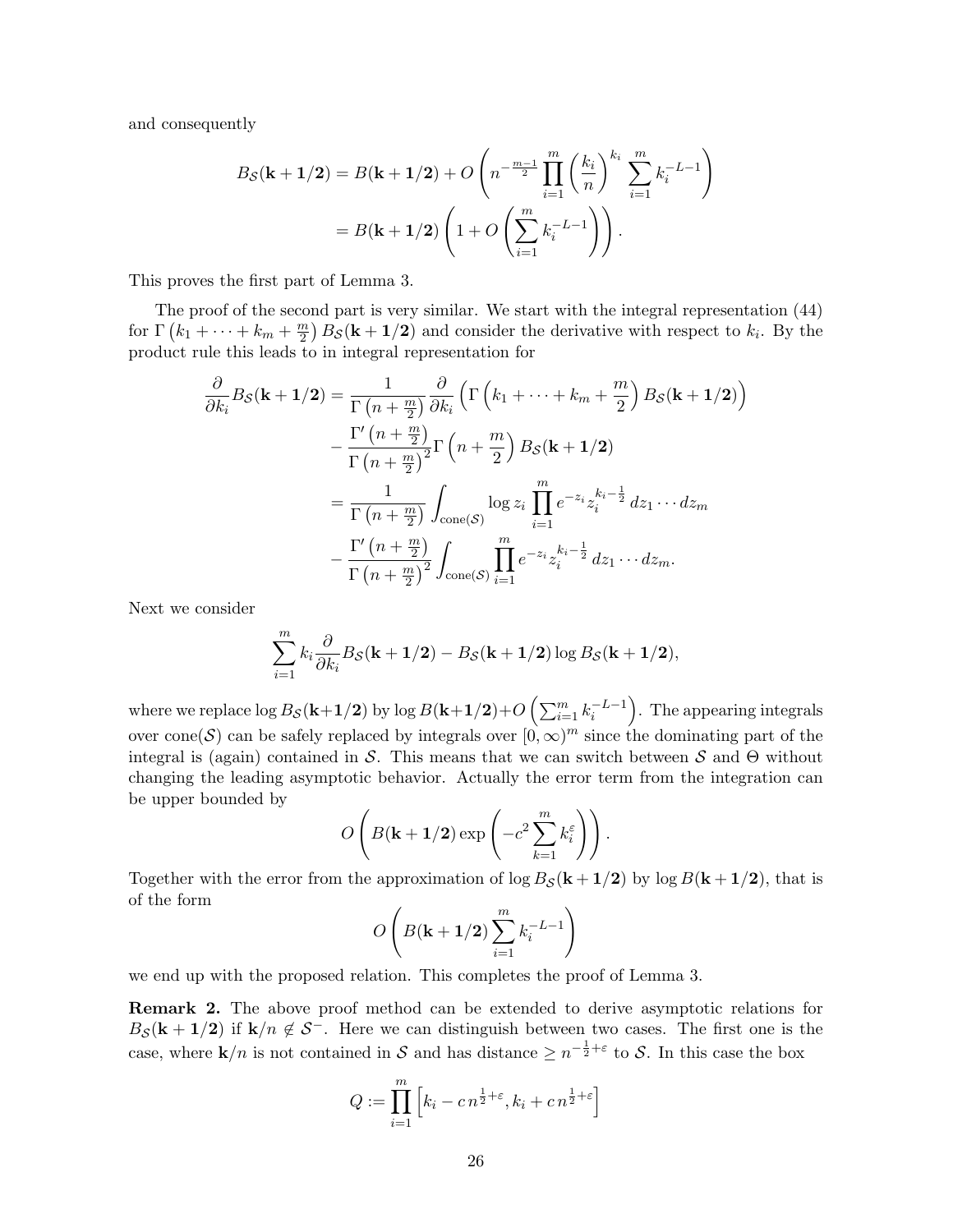is not contained in  $cone(S)$  which implies that

$$
B_{\mathcal{S}}(\mathbf{k+1/2}) = O\left(B(\mathbf{k+1/2})\exp\left(-c^2\sum_{k=1}^m k_i^{\varepsilon}\right)\right).
$$

Finally if  $\mathbf{k}/n$  has distance  $\leq n^{-\frac{1}{2}+\varepsilon}$  to the boundary of S then the *Gaussian integral* 

$$
\int_{Q \cap \text{cone}(\mathcal{S})} \prod_{i=1}^{m} e^{-z_i} z_i^{k_i - \frac{1}{2}} dz_1 \cdots dz_m \sim e^{-n} \prod_{i=1}^{m} k_i^{k_i - \frac{1}{2}} \int_{Q \cap \text{cone}(\mathcal{S})} \exp\left(-\sum_{i=1}^{m} \frac{(z_i - k_i)^2}{2k_i}\right) dz_1 \cdots dz_m
$$

can be expressed in terms of the distribution function  $\Phi$  of the standard normal distribution provided that boundary of  $S$  is (locally) a hyperplane. Since we only need upper bounds in this case the general case can be reduced to this one.

## References

- [1] J. Bernardo, Reference Posterior Distributions for Bayesian Inference, J. Roy. Stat. Soc. B., 41, 113–147, 1979.
- [2] B. S. Clarke and A. R. Barron, Asymptotic of Bayes Information's Theoretic Asymptotics of Bayes Methods, IEEE Trans. Inform. Theory, 36, 453-471, 1990.
- [3] T. Cover and J.A. Thomas, Elements of Information Theory, John Wiley & Sons, New York 1991.
- [4] L. Davisson, Universal Noiseless Coding, IEEE Trans. Inform. Theory, 19, 783–795, 1973.
- [5] M. Drmota and W. Szpankowski, Precise Minimax Redundancy and Regrets, IEEE Trans. Information Theory, 50, 2686–2707, 2004.
- [6] P. Flajolet, Singularity analysis and asymptotics of Bernoulli sums, Theoretical Computer Science, 215, 371–381, 1999.
- [7] R. Gallager, Information Theory and Reliable Communication, John Wiley & Sons, New York, 1968.
- [8] P. Jacquet and W. Szpankowski, Entropy Computations via Analytic Depoissonization, IEEE Information Theory, 45, 1072-1081, 1999. Entropy Computations via Analytic Depoissonization, *IEEE Information Theory*, 45, 1072-1081, 1999.
- [9] R. Krichevsky and V. Trofimov, The Performance of Universal Coding, IEEE Trans. Information Theory, 27, 199-207, 1983.
- [10] A. Orlitsky and N. P. Santhanam, Speaking of Infinity, IEEE Transactions on Information Theory, 50, 2215-2230, 2004
- [11] A. Orlitsky, P. Santhanam, and J. Zhang, Universal Compression of Memoryless Sources over Unknown Alphabets, IEEE Trans. Information Theory, 50, 1469-1481, 2004.